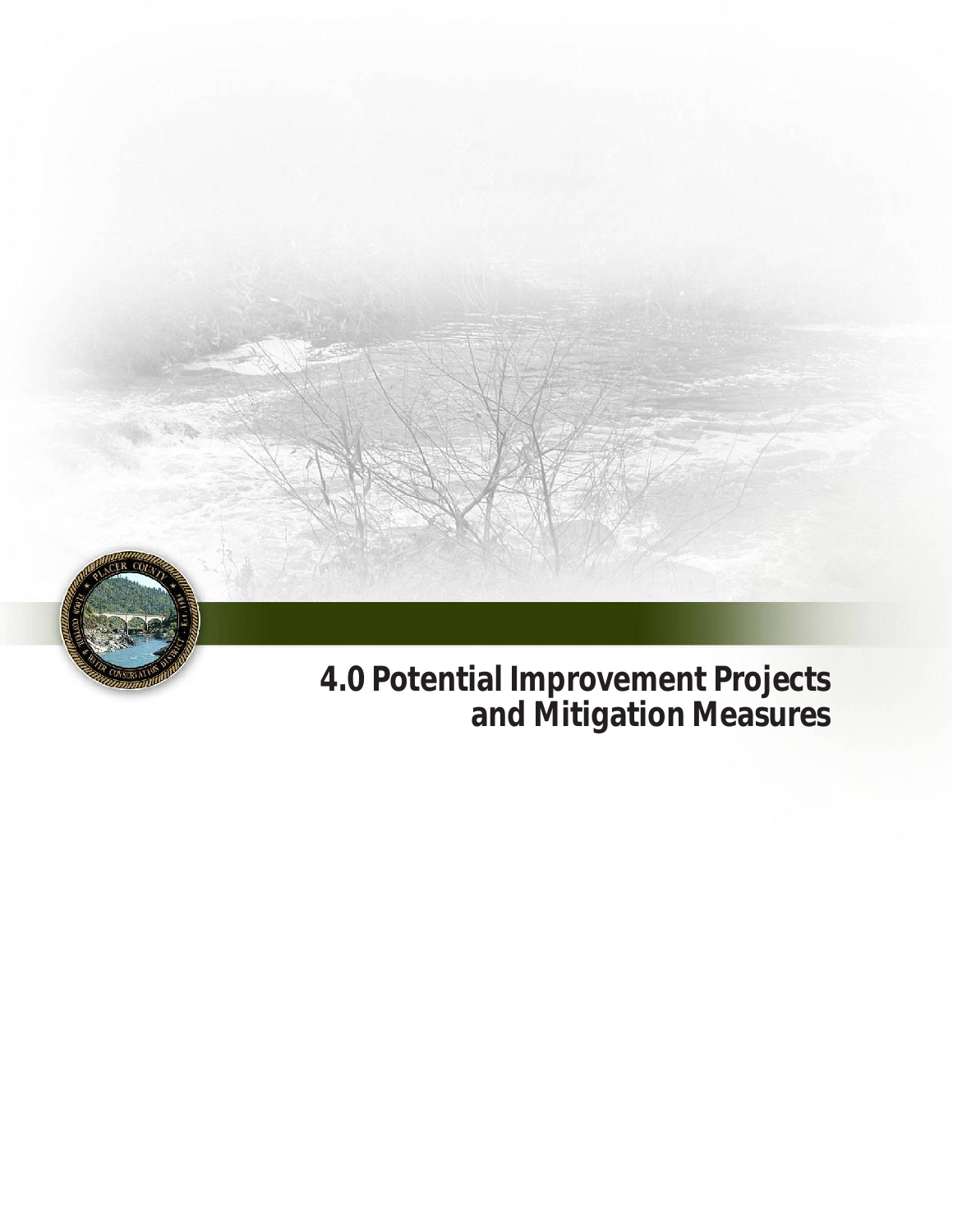# **4.0 POTENTIAL IMPROVEMENT PROJECTS AND MITIGATION MEASURES**

#### **4.1 PLANNED BRIDGE AND CULVERT IMPROVEMENTS**

 The 1992 Plan evaluated 208 crossings (bridges and culverts) on streams in the watershed and concluded that 130 would be overtopped during the 100-year flood event sized bridges and culverts and prepared a list of the crossings with the highest priority based on 1989 land use conditions. Each jurisdiction reviewed the list of inadequately for replacement. Several factors were included in this decision, including:

- 1. Potential for injury or loss of life
- 2. Potential for property damage or damage to the bridge or culvert
- 3. Emergency access to isolated areas
- 4. Inconvenience caused by road closure
- 5. Exclusion of privately owned structures

 Since the 1992 Plan, several bridge and culvert crossings have been modified or replaced, or have been scheduled for replacement, and are listed in Table 19:

| <b>Bridge Location</b>                    | <b>Replacement Status</b>        | <b>Recommended for</b><br><b>Replacement in</b><br><b>1992 Plan</b> |
|-------------------------------------------|----------------------------------|---------------------------------------------------------------------|
| Dry Creek at Walerga Road                 | Not Completed                    | Yes                                                                 |
| Dry Creek at Cook Riolo Road              | Not Completed                    | Yes                                                                 |
| Dry Creek at Watt Avenue                  | Not Completed                    | No.                                                                 |
| Miners Ravine at Barton Road              | Completed                        | Yes                                                                 |
| Miners Ravine at Dick Cook Road           | Completed; No As-Builts Received | Yes                                                                 |
| Dry Creek at PFE/Atkinson Street          | Completed                        | Yes                                                                 |
| Dry Creek Railroad Crossing near          | Completed                        | No.                                                                 |
| <b>PFE/Atkinson Street</b>                |                                  |                                                                     |
| Miners Ravine at Sierra College Boulevard | Completed                        | Yes                                                                 |
| Secret Ravine at Sierra College Boulevard | Completed                        | <b>No</b>                                                           |

 **Table 19: Scheduled and Completed Bridge and Culvert Projects** 

#### **4.2 BRIDGE AND CULVERT PROJECT RECOMMENDATIONS**

 Bridge and culvert improvement recommendations need to consider the risks associated with the existing condition, what risk reduction would likely be feasible, and the potential negative impacts of the recommended improvements. In some circumstances, removing a restriction at a bridge could reduce effective floodplain storage and increase downstream peak discharges. Detailed analyses of bridge and culvert modification projects using the modeling system developed for this Plan Update can quantify the potential impacts of proposed projects on regional flooding and can, if necessary, be used to evaluate mitigation measures to offset potential increases in discharge due to stream crossing modifications. This Plan Update recommends

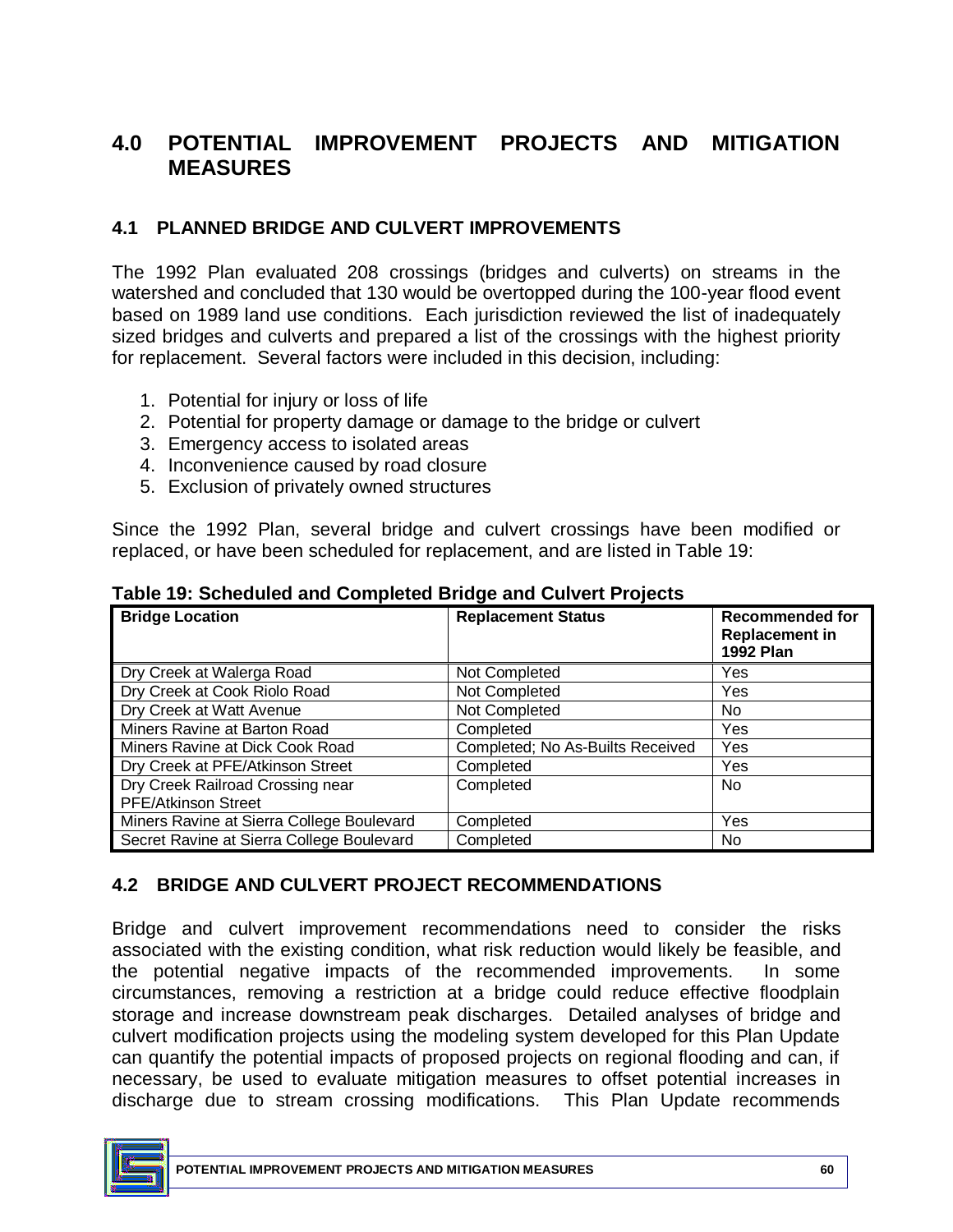that special features be constructed so that bridge enlargements do not reduce the effectiveness of existing floodplain areas at reducing downstream discharges. Special features could include weirs upstream from the replacement to maintain the pursuing roadway improvement projects to reduce roadway overtopping, with the caveat efffectiveness of existing floodplain storage.

 Lists of structures that may be overtopped during a 100-year storm event are included in Appendix E.

 The 1992 Plan recommended replacement of 42 structures, six of which have been replaced as listed previously in Table 19. Of the 36 structures that have not been replaced, 17 are not included in the Plan Update HEC-RAS model because the model does not include all of the smaller tributaries and corresponding structures that were addressed in the 1992 Plan. Table E.2 lists the 17 structures recommended for replacement in the 1992 Plan that are not included in the Plan Update HEC-RAS model, and this Plan Update does not revise the recommendations for these structures. The other 19 structures that were recommended for replacement in the 1992 Plan that have recommendations are made based on the model results and potential project feasibility. not been replaced are included in the Plan Update HEC-RAS model and

 The Plan Update HEC-RAS model includes 67 public roadways that are overtopped by at least one of the seven critical 100-year storm centerings, including 14 of the 19 structures recommended for replacement in the 1992 Plan. The other five structures that were recommended for replacement in the 1992 plan that are not shown to be overtopped by any of the seven critical storm centerings in the Plan Update HEC-RAS model are: Linda Creek at Sunrise Avenue, Strap Ravine at Sierra College Boulevard, Dry Creek at Darling Way, Miners Ravine at Auburn Folsom Road, and Miners Ravine at King Road.

at King Road.<br>It is important to note that the seven critical centerings do not necessarily represent the 100-year storm event at each structure, which could be somewhat greater if the critical storm centering for each structure were to be evaluated. However, the differences are not expected to be significant.

not expected to be significant.<br>This Plan Update recommends replacing a total of 23 of the 67 structures that are overtopped, including 12 structures that were previously recommended for replacement in the 1992 Plan. A complete listing of the overtopped structures and structures recommended for replacement can be found in Table E.1.

## **4.3 REGIONAL DETENTION BASIN PROJECT OPTIONS**

 As identified in the 1992 Plan, Regional detention basin projects have the potential to reduce peak flows at significant locations in the watershed. In the 1992 Plan, Vernon Street was used as the key location to compare the impact of potential projects and continues to be used for this purpose in the Plan Update. Two of the projects included

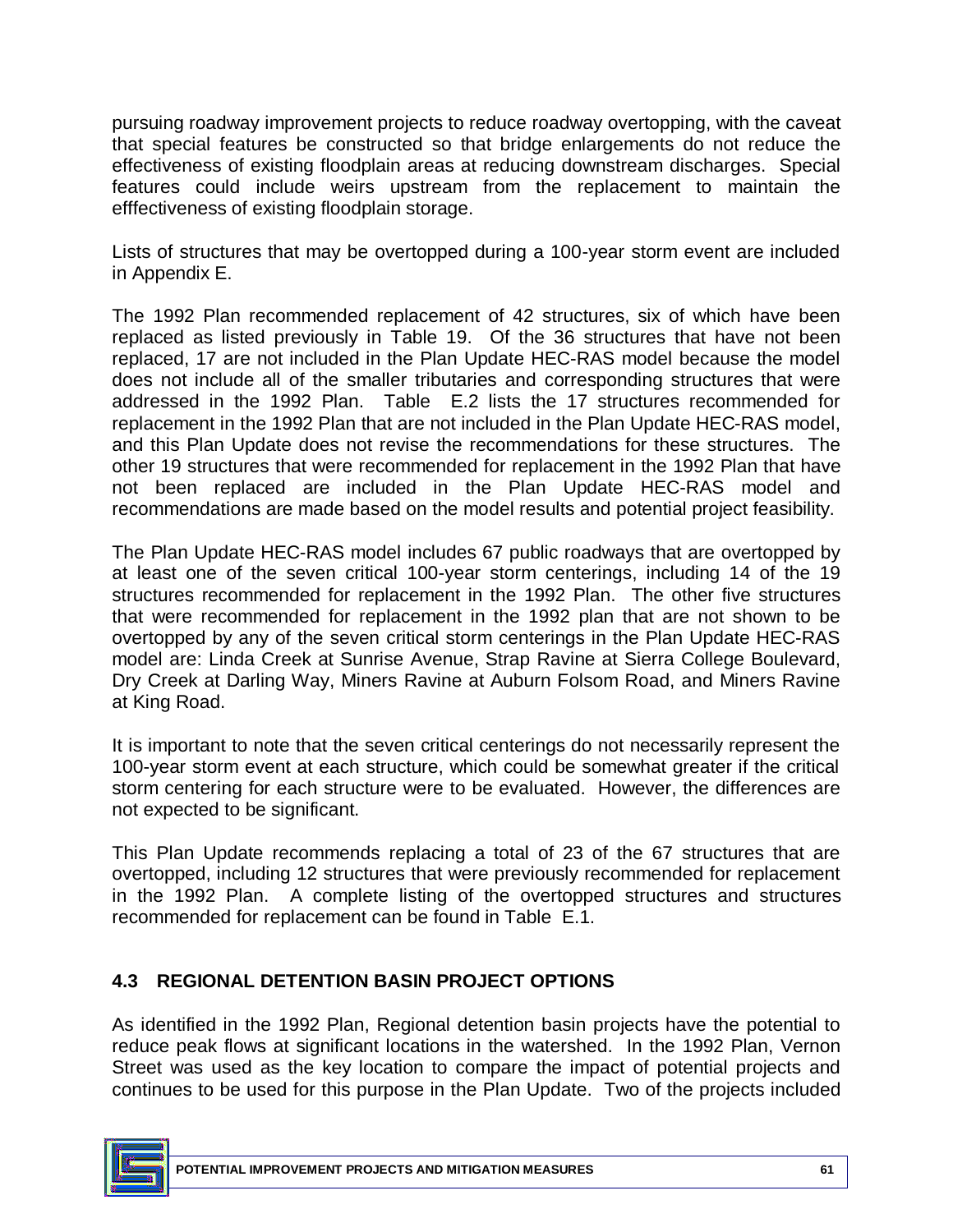in this Plan Update are at selected regional detention basin sites identified in the 1992 Plan. The sites, on Antelope Creek upstream from Atlantic Street and on Secret Ravine upstream from Sierra College Boulevard still have potential for beneficial projects. Instead of traditional dams, the Plan Update recommends use of structures configured as slightly undersized bridge crossings that span the main stream channel with an arch and are designed to be overtopped during major storm events. Analysis for the Plan Update determined that it could be feasible to provide over 800 cfs of 100-year peak flow reduction at Vernon Street by constructing two similarly configured (but differently sized) structures in series on Antelope Creek upstream from Atlantic Street.

 For the Plan Update, information from previous studies and suggestions made by the District, review of topographic data and aerial imagery, and limited field observations were used to identify potential project locations. Ten potential project sites were analyzed to determine peak flow reduction benefits. The storm centering that produces the peak 100-year flow at Vernon Street, SE40N at 0, was used as the design storm to analyze the potential benefits of each of these potential projects. The selection process considered the volume in the peak of the hydrograph and the potential to build a facility to detain a significant enough part of that peak to provide worthwhile benefit. All ten potential project sites, including those deemed infeasible, are described in detail in Appendix H. Of the ten potential projects, five have the potential to reduce peak flow rates at Vernon Street for the design storm centering. Plate H.1 shows the locations the ten potential project sites within the Dry Creek watershed. Table 20 lists the five potentially feasible regional detention basin projects and the calculated peak flow reduction at Vernon Street for each for the design storm. The net combined benefit does not equal the sum of the benefits of the individual projects due to the effect of the projects on the timing of flows.

 It is possible that additional locations could be identified for local or regional flood control projects that were not evaluated as part of this Plan Update. For example, the City of Rocklin is currently investigating the feasibility of a flood damage reduction project along Sucker Ravine to reduce localized flooding. Such a project may have some regional benefit that could be considered by the District in the context of meeting Plan Update objectives.

| <b>Project Location</b>                        | <b>Project Type</b> | <b>Peak Flow Reduction at</b><br><b>Vernon Street (cfs)</b> |
|------------------------------------------------|---------------------|-------------------------------------------------------------|
| Antelope Creek at Atlantic Street & Bike Trail | Weirs               | 825                                                         |
| Secret Ravine at Sierra College Boulevard      | Weir                | 175                                                         |
| Linda Creek at Old Auburn Road                 | Off-channel         | 28                                                          |
| Linda Creek at Wedgewood Drive                 | Weir                | 13                                                          |
| Linda Creek at Auburn-Folsom Road              | Off-channel         | 12                                                          |
| Net Combined Benefit of Five Listed Projects   |                     | 1085                                                        |

 **Table 20: Potential Regional Detention Basin Projects** 

## **4.3.1 Antelope Creek at Atlantic Street**

One potential project site is located adjacent to westbound Interstate 80, north of

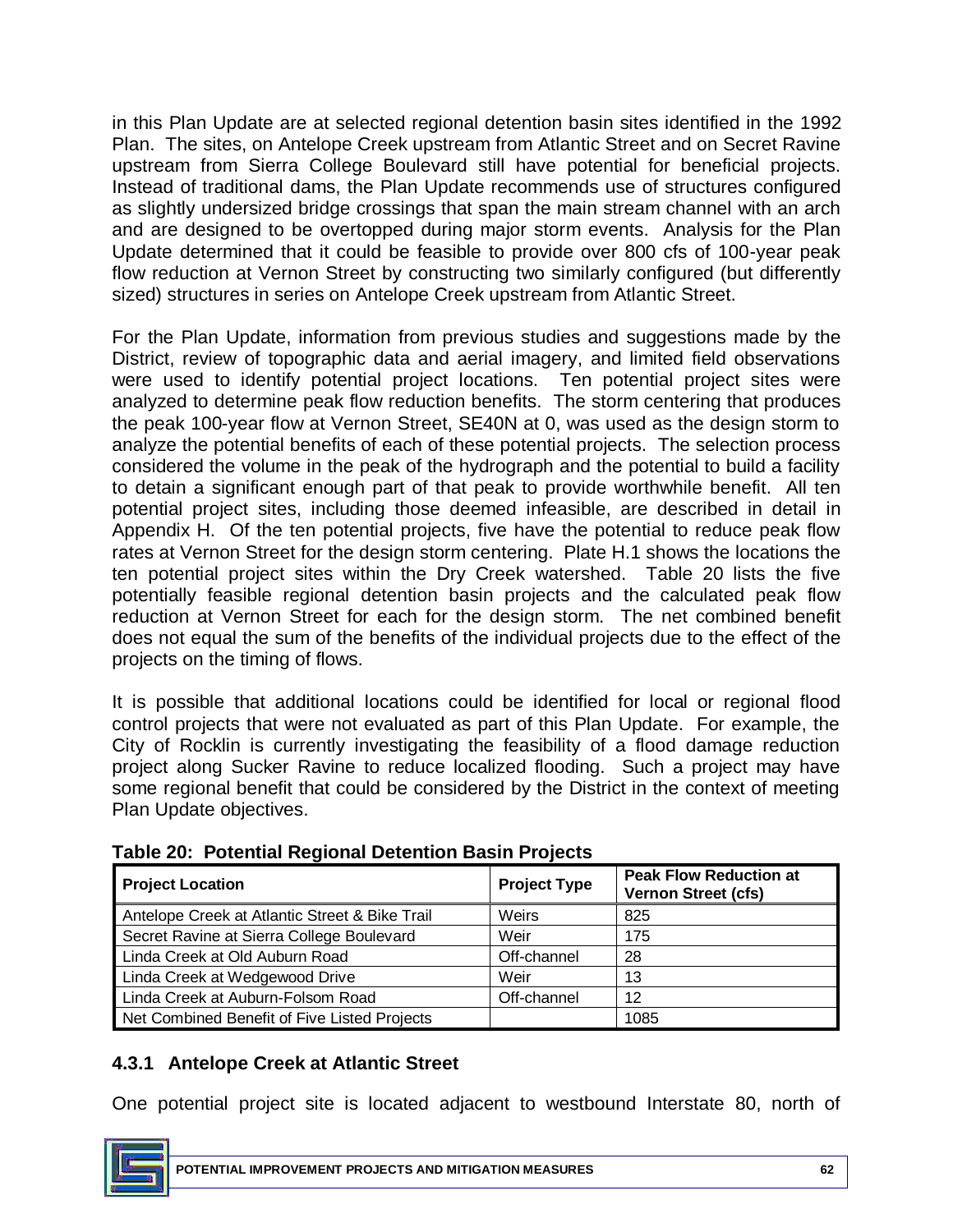Atlantic Street on Antelope Creek. The majority of the project site is owned by the City of Roseville. A capped landfill exists adjacent to the stream at the location of this potential project site. A flood easement may be negotiated with the City of Roseville for most of the areas impacted by the potential project. A few land owners would be slightly impacted.

 The potential flood detention project that was evaluated consists of constructing two weirs or embankments spanning the main channel to allow passage of low flows while detaining higher flows. This concept was evaluated with one weir 200 feet upstream from the railroad bridge that runs adjacent to Atlantic Street and a second weir that would replace the bicycle path bridge downstream from Roseville Parkway. The calculations show that the project has the potential to reduce peak flows at Vernon Street by 825 cfs for the design storm. For the purposes of this planning level analysis stabilized to withstand the overtopping flows that would span the main channel with arch structures. The details of the potential project would be addressed in a future design level evaluation. and cost estimate the evaluated project consisted of two earthen embankments

## **4.3.2 Secret Ravine at Sierra College Boulevard**

 Another potential project site is located upstream (east) from Sierra College Boulevard on Secret Ravine. This potential project involves construction of an in-channel weir just upstream from Sierra College Boulevard that would allow the low flows to pass, but detain the high flows. This project was evaluated for construction in 2007 but could not be constructed at that time due to funding constraints. This potential project could reduce peak flow rates by 175 cfs at Vernon Street for the design storm by raising flood levels upstream from Sierra College Boulevard. Although this planning level analysis and cost estimate considered a wall with an opening that spans the main channel, a different project configuration may be evaluated as part of a future design level evaluation.

## **4.3.3 Linda Creek at Old Auburn Road**

 Just upstream (south) of Old Auburn Road on Linda Creek is a potential project site that was previously studied by the City of Roseville for possible future development. A current extent of the floodplain. However, this portion of the site may be used for detention purposes by excavating approximately 5,000 cubic yards, and depositing it on the right bank, above the existing floodplain. This potential project would include a off-channel detention basin. This project has the potential of reducing peak flow at Vernon Street by 28 cfs. portion of the site was found to be infeasible for development purposes due to the berm constructed along the left (west) bank to increase effective detention volume in the

## **4.3.4 Linda Creek at Wedgewood Drive**

 Just upstream (north) from Wedgewood Drive on Linda Creek is a steep, narrow ravine between residential developments that could potentially be used as a flood detention

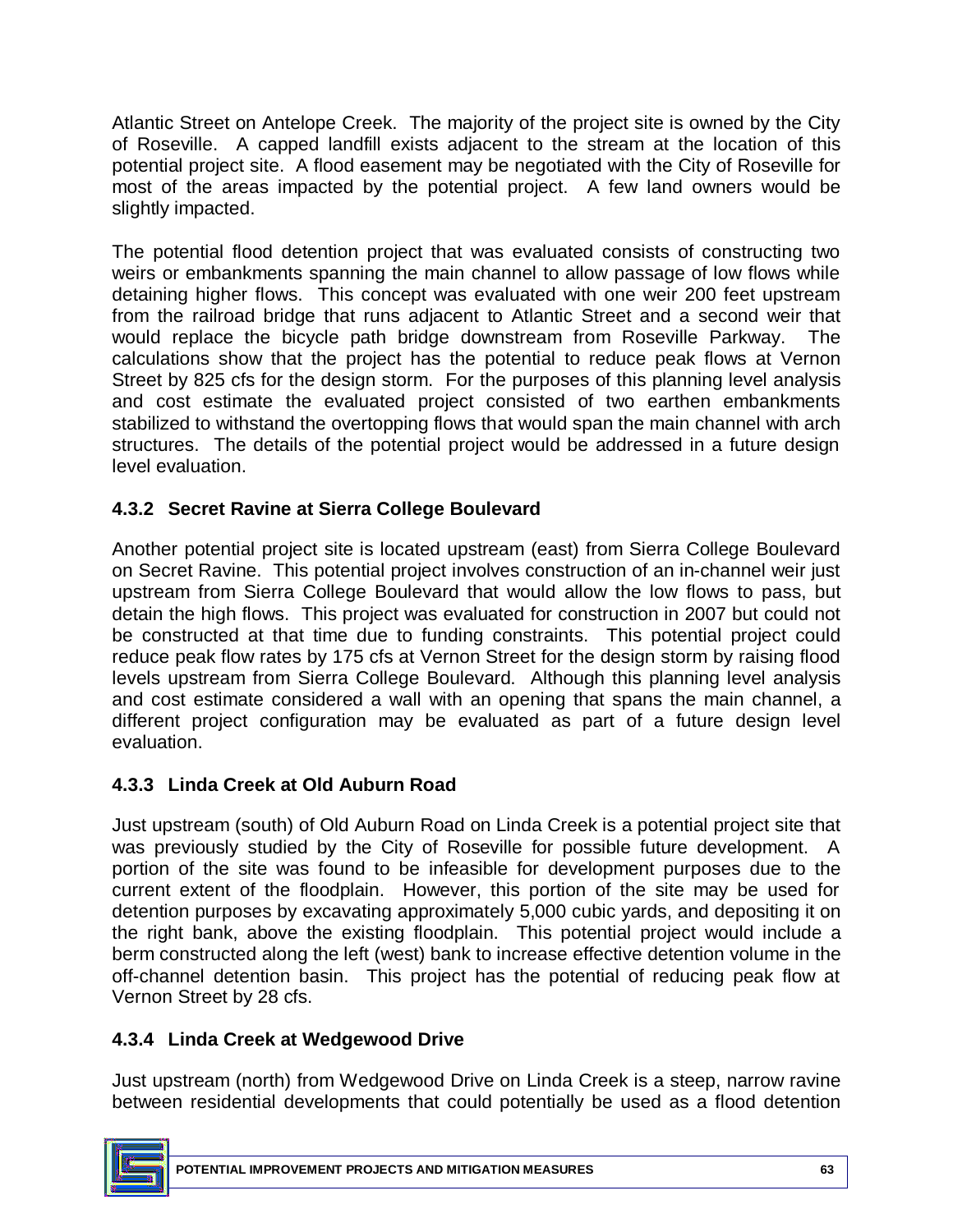project site. The surface area of the potential project site is approximately 2.5 acres construct an in-channel weir, allowing low flow passage, but detaining the peak flows by increasing the water surface elevation. Based on the evaluated configuration, the potential project could decrease peak flows by 13 cfs at Vernon Street. that is covered by riparian vegetation and trees. The project concept would be to

### **4.3.5 Linda Creek near Auburn-Folsom Road**

 Another potential project site is located on the upper portion of Linda Creek, upstream (east) from Auburn-Folsom Road, adjacent to Cavitt Junior High School. The project site is approximately 6.5 acres and is currently undeveloped open space with some tree coverage. The potential project site is within the preliminary FEMA floodplain. $32$  The project concept would be to add a berm on the right bank of Linda Creek, creating an off-channel detention basin to divert and attenuate peak flows. The project has the potential of reducing peak flows at Vernon Street by 12 cfs.

 Each of the potential regional projects could be implemented independently. The two weirs identified as a potential project on Antelope Creek could be considered two phases of a single project or could be considered as two separate projects.

### **4.4 CHANNEL IMPROVEMENT AND RESTORATION OPPORTUNITIES, AND POTENTIAL PROJECT CONSTRAINTS**

 Restoration Resources performed field investigations at each of the five potential regional detention basin sites described in this Plan Update to provide a preliminary review of environmental considerations without the benefit of formal environmental surveys. In each case, US Army Corp of Engineers (USACE) Clean Water Act (CWA), Section 404, California Department of Fish and Game (CDFG) Section 1600 Streambed Alteration Agreement and State Water Resources Control Board (SWRCB) Section 401 permit requirements would need to be met. Additionally, any project that involves placement of fill within the FEMA regulatory floodway must satisfy FEMA requirements. A brief summary of potential constraints and opportunities at each of the five sites is included below. The full report is included as 5.4Appendix K.

## **4.4.1 Antelope Creek at Atlantic Street**

 Locating a weir near the railroad overcrossing would need to address an underground gas and sewer line. A project along Antelope Creek upstream from Atlantic Street would need to avoid or mitigate for impacts to Oregon Ash and Valley Oak trees, some other woody and riparian habitat, and a few elderberry shrubs. Detailed analysis and coordination with the landfill managers will be required to ensure that the project would not negatively impact the landfill. This potential site provides opportunities for stream habitat enhancements by constructing an oxbow channel. Potential locations for oak

\_\_\_\_\_\_\_\_\_\_\_\_\_\_\_\_\_\_\_\_\_\_\_  $32$  Nolte and Associates, Preliminary Sacramento County Flood Insurance Study, 2006.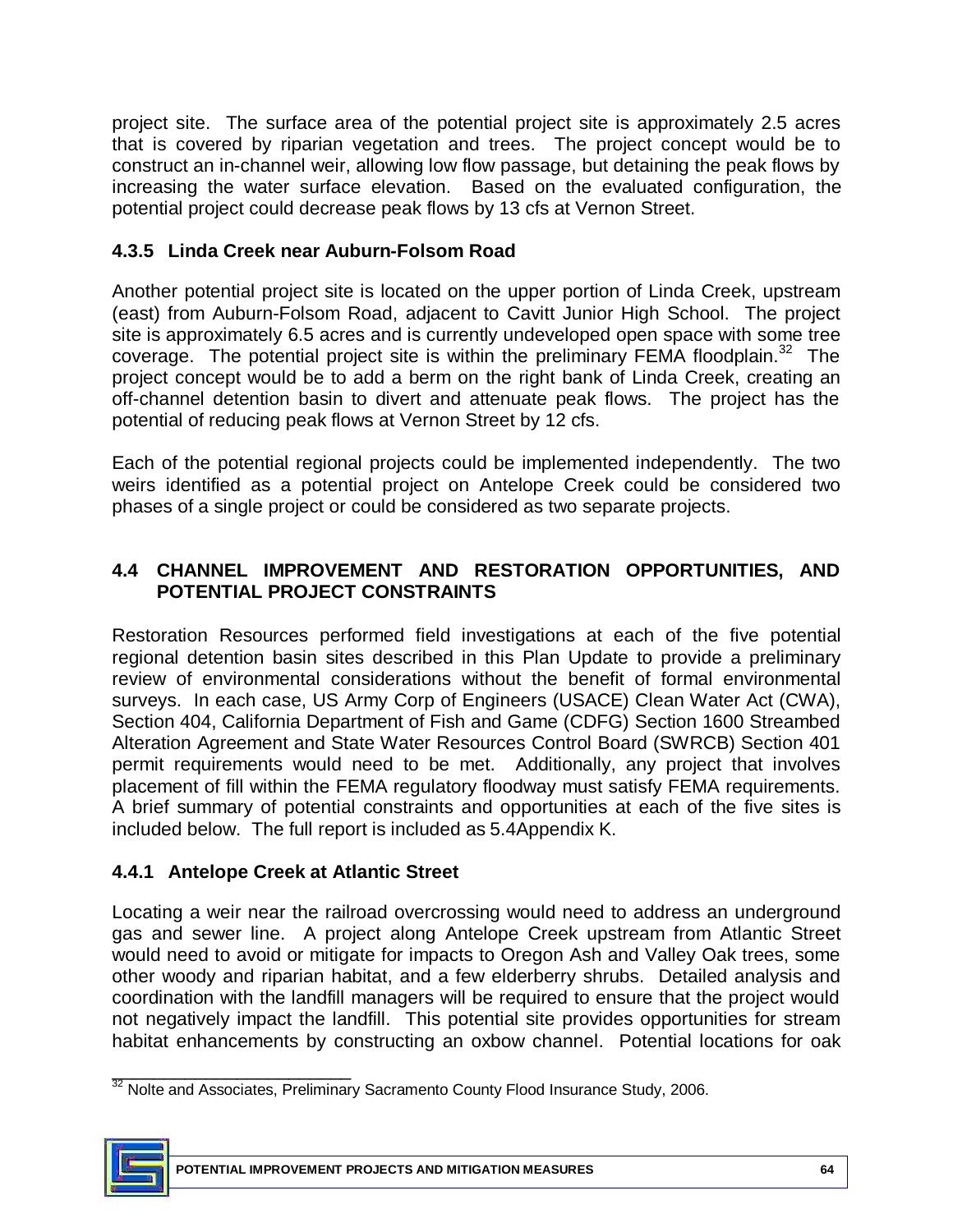tree and oak woodland habitat mitigation also are present upstream from Atlantic Street.

 The upstream weir location at the bicycle path overcrossing could impact well- which developed as a result of beaver damming activities. A sewer line is also present in the vicinity of the upstream weir location. Removal of the beaver dam and beaver control may enhance stream function. Increased flood storage may be achieved through modification of the bicycle path configuration to minimize potential impacts to upstream habitat. Though increased flood depths would be infrequent and for short developed stream zone waters of the U.S. and wetlands, along with riparian habitat duration, the impact of these changes would need to be evaluated and addressed.

### **4.4.2 Secret Ravine at Sierra College Boulevard**

 The potential project site upstream from Sierra College Boulevard contains some wetlands, elderberry shrubs and Northwestern Pond turtle habitat. Although there are some potential habitat impacts, there are significant opportunities for oak woodland, riparian, and grassland enhancements.

 This site is privately owned and the project would cause the existing regulatory base flood elevation to increase by approximately three feet. Land acquisition is a significant constraint on this project. Though FEMA requirements for causing a rise in floodplain elevations would need to be addressed, obtaining rights to flood the areas of potential impacted should satisfy the most significant aspect of FEMA requirements.

 Recent modifications to Sierra College Boulevard at Secret Ravine raised the elevation at which the roadway would be overtopped. The 2007 conditions evaluations considered the roadway to be in its 2007 configuration while the project evaluations are based on the modified configuration.

#### **4.4.3 Linda Creek at Old Auburn Road**

 The site along Linda Creek upstream from Old Auburn Road has become completely occupied by oak tree mitigation and is maintained by the City of Roseville. Use of this site would be challenging because it would require offsetting the current mitigation uses.

#### **4.4.4 Linda Creek at Wedgewood Drive**

 The site along Linda Creek upstream from Wedgewood Drive supports extensive mature riparian woodland and riparian wetland communities. The creek corridor is relatively narrow and confined by the steep local topography. The potential rise in water level could impact adjacent upland oak woodlands and would need to be addressed. Construction of the modifications would also need to address any impacts on surrounding private properties.

#### **4.4.5 Linda Creek near Auburn-Folsom Road**

Potential constraints on the identified potential project site on Linda Creek upstream

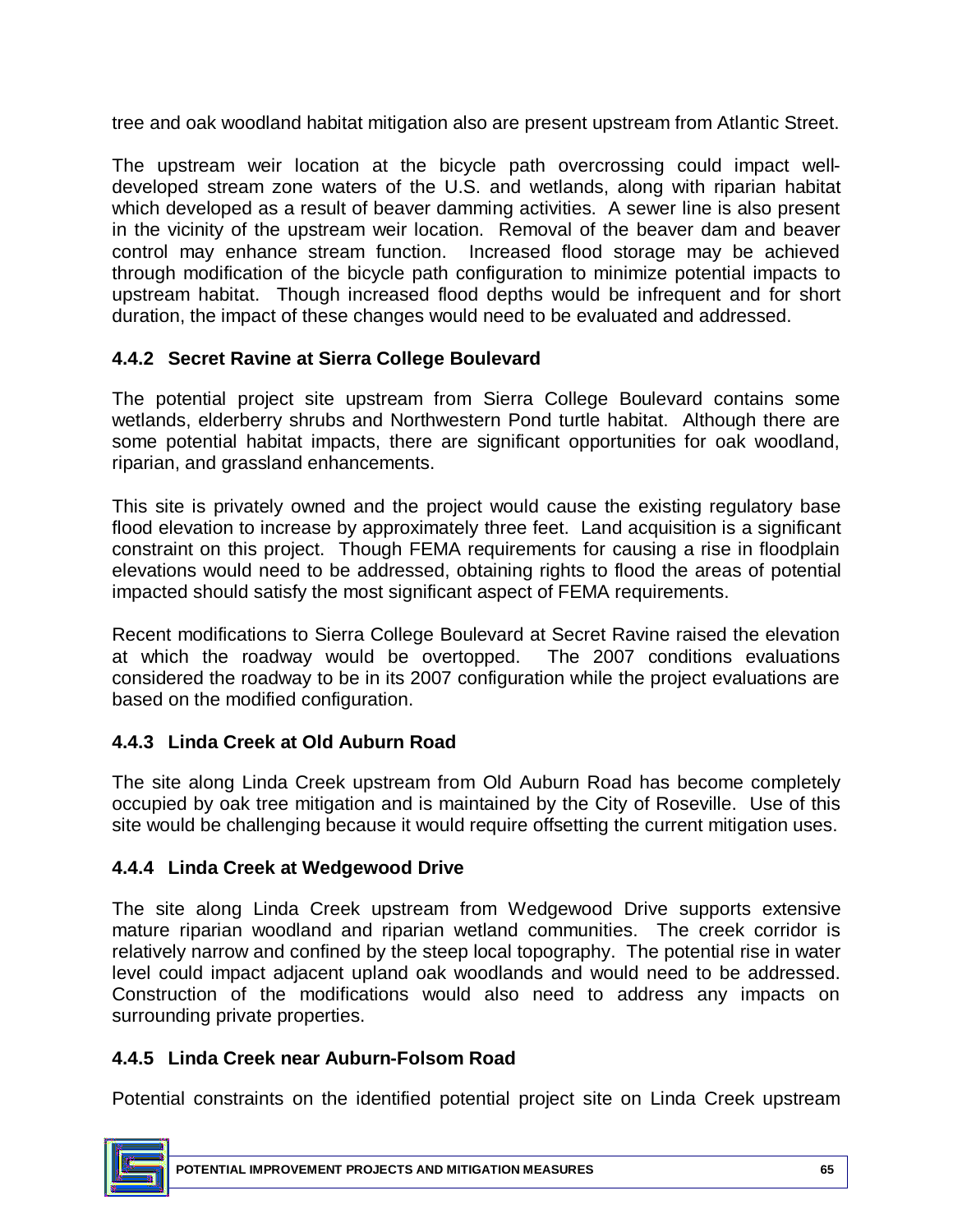from Auburn-Folsom Road include existing oak trees, wetland habitat, riparian habitat, mitigation plantings, elderberry shrubs, and salmonid habitat in stream and juvenile entrapment issues. Existing water and sewer lines would need to be accommodated in site planning. Potential opportunities at this site include oak, wetland and riparian wetland, woodland, and elderberry mitigation.

## **4.5 NON-STRUCTURAL FLOOD HAZARD REDUCTION MEASURES**

## **4.5.1 Local Storage and Detention Facilities**

 Historically, local detention basins were used in an attempt to mitigate for the increase in peak runoff from development. However, as this study has demonstrated, in some cases detaining the increase volume of runoff resulting from new development can cause higher peak flows than if no detention was used. As part of upcoming storm water quality requirements, development projects will be required to include LID features and some will be required to meet hydromodification management requirements, which are not yet defined. Hydromodification management features retain and detain site runoff to try to mimic pre-project hydrology to meet specific criteria. Inclusion of LID features and systems to meet hydromodification management objectives into site design limit the need for local detention with flood control objectives recommendation of the Plan Update is for future use of local detention to be limited to situations where it is designed to meet specific localized mitigation objectives. Some size and configuration of detention necessary to meet mitigation objectives depends on that are often not effective at meeting regional objectives, anyway. Therefore, one onsite (local) detention may be a necessary part of mitigation plan for a project, but the the location of the project in the watershed and the effectiveness of LID measures.

 Some LID features and hydromodification management measure detain runoff long enough, or retain and infiltrate runoff, so that mitigation for potential impacts from development can be realized. Major projects should include LID features and hydromodification management measures and evaluate how the proposed system will perform in the event of major storm events.

## **4.5.2 Elevation and Buy-Out Projects**

 Elevation and buy-out projects would be a feasible means to relieve some of the remaining flood problems in the watershed.

 Retrofitting existing structures through elevation projects can reduce the risk of flood damage. Communities may apply to FEMA's Hazard Mitigation Assistance (HMA) grant programs for funding for elevation projects. The HMA grant applications are submitted by State emergency management agencies on behalf of local sub-applicants for projects for individual properties.

Elevation above flood hazard levels may reduce the risk to the elevated property.

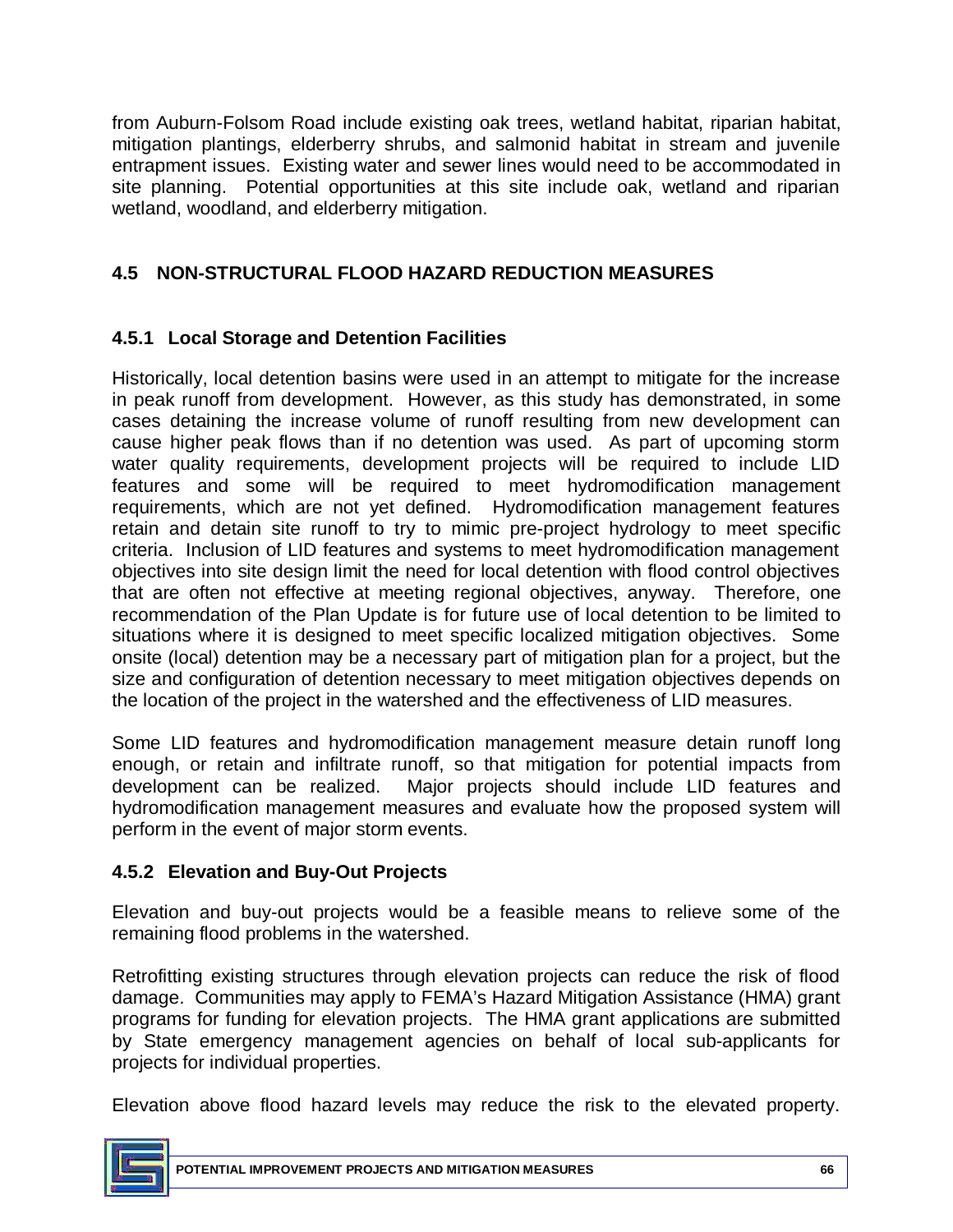Project costs for elevation, as estimated by FEMA, are shown in Table 21.

| <b>Construction</b><br><b>Type</b> | <b>Existing</b><br><b>Foundation</b> | <b>Retrofit</b>                                                            | <b>Cost</b><br>(per<br>square<br>foot of house<br>footprint) |
|------------------------------------|--------------------------------------|----------------------------------------------------------------------------|--------------------------------------------------------------|
|                                    |                                      | Elevate 2 Feet on Continuous Foundation<br><b>Walls or Open Foundation</b> | \$29                                                         |
| Frame (for                         | Basement or<br>Crawlspace            | Elevate 4 Feet on Continuous Foundation<br><b>Walls or Open Foundation</b> | \$32                                                         |
| frame house<br>with brick          |                                      | Elevate 8 Feet on Continuous Foundation<br><b>Walls or Open Foundation</b> | \$37                                                         |
| veneer on wall,<br>add 10 percent) |                                      | Elevate 2 Feet on Continuous Foundation<br><b>Walls or Open Foundation</b> | \$80                                                         |
|                                    | Slab-on-Grade                        | Elevate 4 Feet on Continuous Foundation<br><b>Walls or Open Foundation</b> | \$83                                                         |
|                                    |                                      | Elevate 8 Feet on Continuous Foundation<br><b>Walls or Open Foundation</b> | \$88                                                         |
|                                    |                                      | Elevate 2 Feet on Continuous Foundation<br><b>Walls or Open Foundation</b> | \$60                                                         |
|                                    | Basement or<br>Crawlspace            | Elevate 4 Feet on Continuous Foundation<br><b>Walls or Open Foundation</b> | \$63                                                         |
| Masonry                            |                                      | Elevate 8 Feet on Continuous Foundation<br>Walls or Open Foundation        | \$68                                                         |
|                                    |                                      | Elevate 2 Feet on Continuous Foundation<br><b>Walls or Open Foundation</b> | \$88                                                         |
|                                    | Slab-on-Grade                        | Elevate 4 Feet on Continuous Foundation<br><b>Walls or Open Foundation</b> | \$91                                                         |
|                                    |                                      | Elevate 8 Feet on Continuous Foundation<br><b>Walls or Open Foundation</b> | \$96                                                         |

| Table 21. Approximate Square Foot Costs of Elevating a Home (2009 Dollars) <sup>33</sup> |  |  |  |
|------------------------------------------------------------------------------------------|--|--|--|
|                                                                                          |  |  |  |

 Buyouts represent a final mitigation solution to remove existing structures from flood hazard areas and may be an effective mitigation strategy when flood reduction methods are more costly than the value of the property that is at risk.

 FEMA provides funding to the State and local community buyout projects in flood hazard areas when money is available. The buyout process is entirely voluntary by the homeowner.<sup>34</sup>

# **4.5.3 ALERT Flood Warning Response System**

Implementation of an ALERT flood warning response system has been successful in

<sup>34</sup> FEMA 317: Property Acquisition Handbook for Local Communities.



\_\_\_\_\_\_\_\_\_\_\_\_\_\_\_\_\_\_\_\_\_\_\_ Retrofitting: Six ways to Protect Your House from Flooding.  $^{33}$  FEMA 347 Above the Flood: Elevating Your Flood Prone House and FEMA 312 Homeowner's Guide to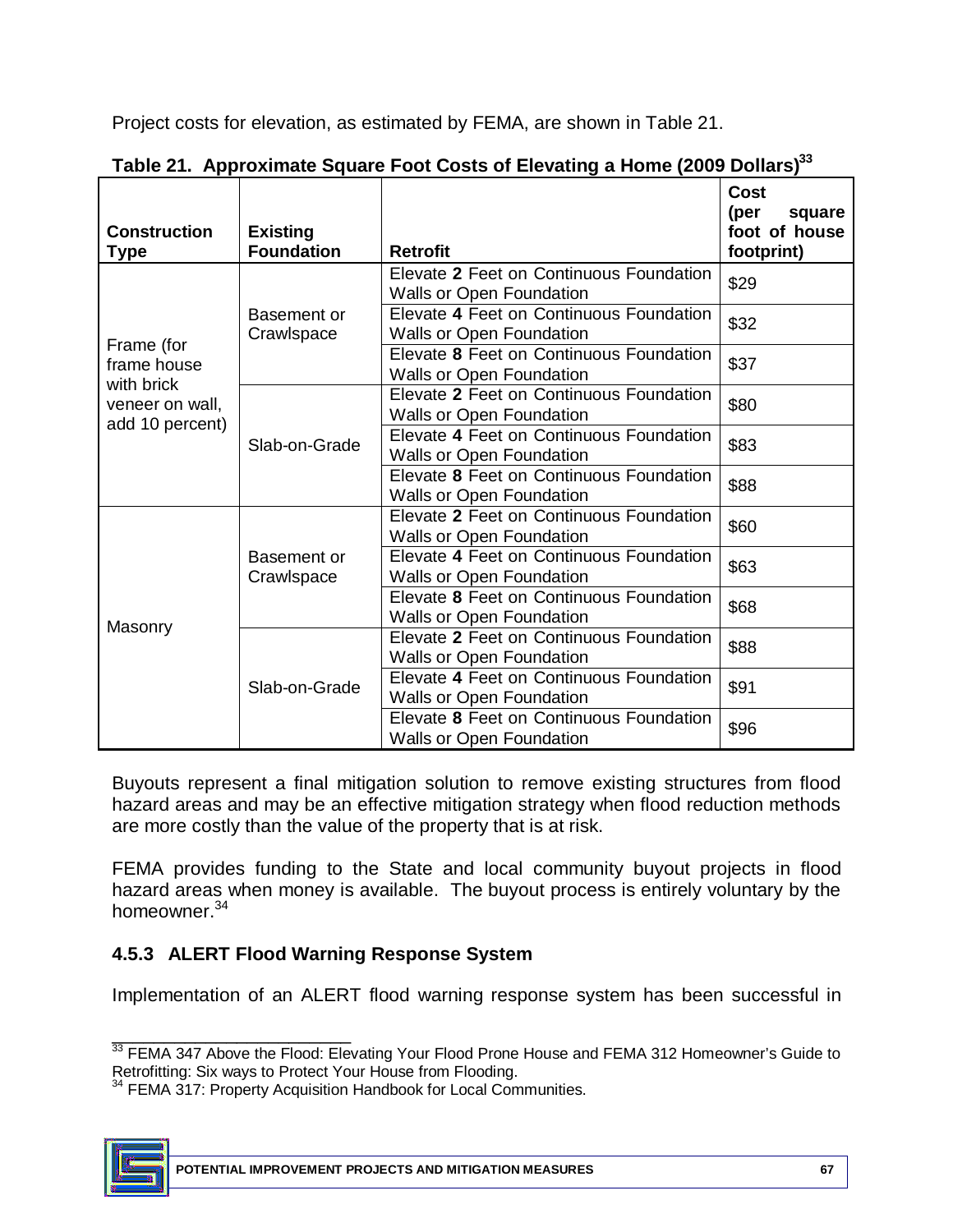providing flood warnings within the Dry Creek watershed. This Plan Update recommends that the current ALERT flood warning response system be maintained and that seven gages be added. It is also recommended that flood forecasting capabilities be added to the flood warning system. As technology continues to advance, it is expected that a system that links real time (or possibly even predicted rainfall data) to a hydrologic model, in order to predict flood conditions will become feasible. Such a system could provide more warning than is currently available. Benefits of additional flood warning include increased opportunities for sandbagging, evacuation, and quicker emergency response and road closures. Improving the ALERT system can provide mitigation for accelerating flows into the creeks which can reduce the time to peak flood stage.

### **4.5.4 Low Impact Development**

 An analysis was performed to evaluate the potential peak flow impacts to the watershed from the expected use of LID measures as a result of the State Water Resources Control Board's expected future updates to the Municipal Separate Storm Sewer Systems (MS4) Phase II permit standards.

 The Plan Update considered the alternative LID measures identified in the Construction General Permit. It was found that some measures such as "Rain Barrels" are effective for the small, frequent events they are designed for, but would not be expected to add any benefits during flood events when they would be expected to full long before peak flow conditions. Other similarly functioning LID devices such as typical detention storage and some bio-swale configurations do not offer significant flood benefits for large events. However, it was determined that LID features, such as permeable pavement and bio-retention facilities which promote infiltration and provide substantial storage would have some potential to impact flood flows by effectively reducing the imperviousness of proposed developments.

 For this evaluation, it was assumed LID mitigation measures would be effective at reducing the imperviousness of developments to half of what would have occurred with traditional development approaches. It was also assumed that the LID measures would not slow down runoff compared to non-LID projects because it is expected that the capacity of the LID features below overflow connections to the storm drain system would fill during the major storm events.

 LID measures can be effective in areas of any hydrologic soil group. Though more than half of the Dry Creek watershed is underlain with Type D soils, the retention and runoff delay in undeveloped areas is highly significant in general, and more so during frequent storm events. LID measures that promote infiltration attempt to make the developed watershed mimic the undeveloped hydrologic conditions, to the extent practicable. Plate 9 shows that a significant amount of future development is expected to occur in the area shown to be hydrologic soil group B on Plate 3. Increased impervious area on soil group B areas can dramatically increase runoff and this increase can be mitigated using LID principles and other techniques. However, LID can be challenging in areas where there are shallow zones of hydrologic soil group B over less permeable material.

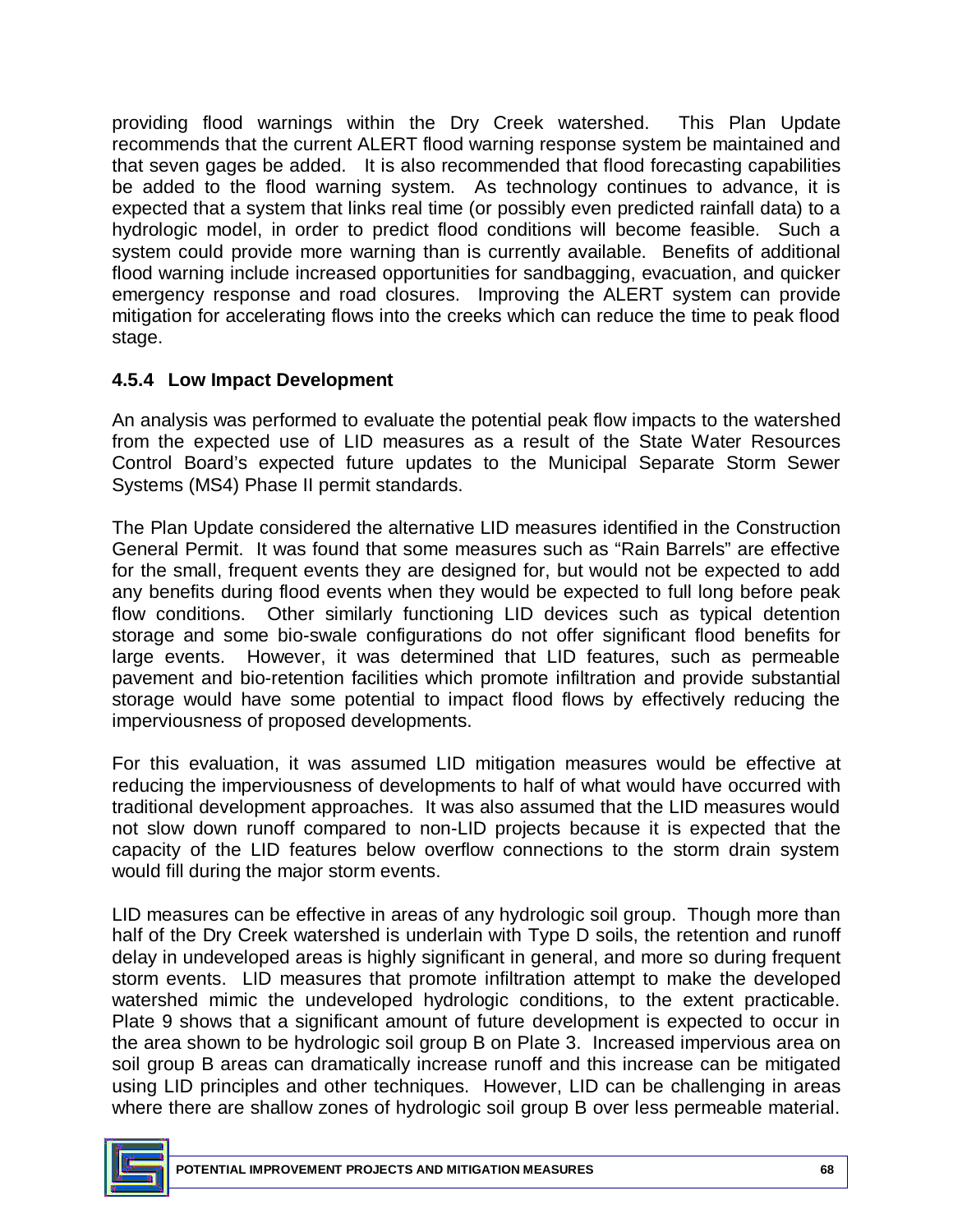The permeability of the native material under LID features must be considered when assessing effectiveness at reducing runoff.

 The results of the analysis of implementing LID on new developments found that the impacts of future development on peak discharge at Vernon Street could be reduced by 32 percent for a 2-year flood. For the 100-year event, the analysis demonstrated that impacts could be reduced through the use of LID by 28 percent at the Vernon Street crossing. Varying degrees of benefit were noted for various locations and recurrence intervals. determined to be due to a flow timing issue where the model differences resulted in a (The unexpectedly high benefit indicated at study Point No. 92 was double peak instead of superposed hydrographs.)

 Watershed outflow hydrographs from HEC-HMS models that included general plan build-out with LID were linked to the 2010 Updated Baseline hydraulic routing model and run to generate Scenario 8. This model represents the expected build-out flows that would result if LID were implemented in a manner consistent with the assumptions made for this evaluation. The potential peak flow reduction benefits from LID features are presented in Table 22 which compares Scenario 8 to Scenario 7.

 Watershed outflow hydrographs from HEC-HMS models that included general plan build-out with LID were linked to the hydraulic routing model with all identified projects and run to generate Scenario 9. This model represents the potential benefit that could be realized from implementation of all five potentially feasible projects that were identified. The potential total peak flow reduction benefits from five identified projects are presented in Table 23 which compares Scenario 9 to Scenario 8.

 The potential net peak flow impacts from 2010 to build-out with all identified projects are presented in Table 24 which compares Scenario 9 to Scenario 6. The potential net peak flow impacts from 1992 to build-out with all identified projects are presented in Table 25 which compares Scenario 9 to Scenario 1.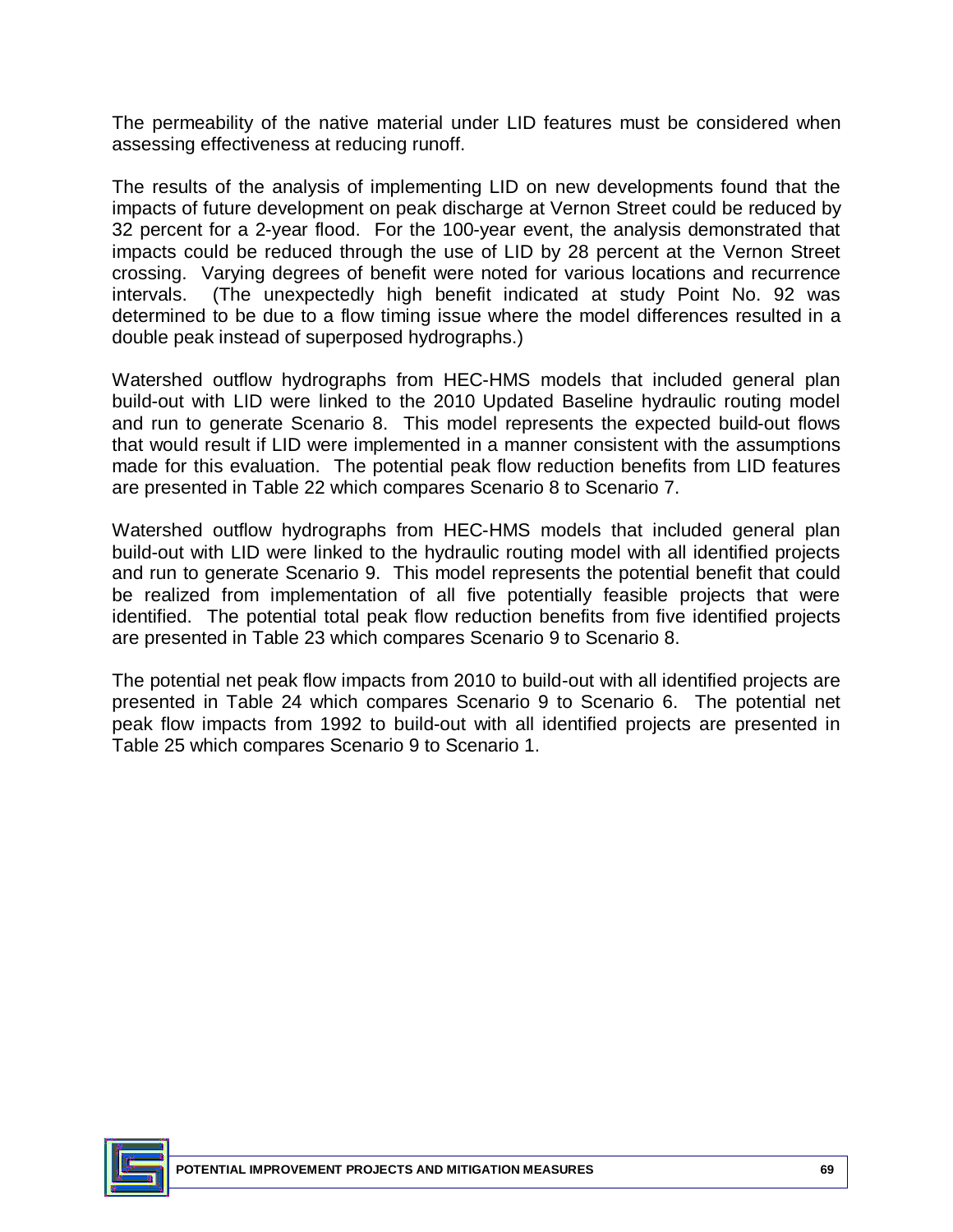|                       |                      |                        | <b>Recurrence Interval:</b>                                    | 100-year                      | 100-year                               | <b>Difference</b> |
|-----------------------|----------------------|------------------------|----------------------------------------------------------------|-------------------------------|----------------------------------------|-------------------|
|                       | 1992                 | 1992                   | <b>Model Hydrology:</b>                                        | <b>Build-out with LID</b>     | <b>Unmitigated</b><br><b>Build-out</b> |                   |
| 2007<br><b>NODE</b>   | HEC-1<br><b>NODE</b> | <b>Study</b><br>Point# | <b>Description</b><br><b>Model Geometry:</b>                   | 2010 Baseline<br>(SCB@Secret) | 2010 Baseline<br>(SCB@Secret)          | <b>cfs</b>        |
| <b>Miners Ravine</b>  |                      |                        | Scenario:                                                      | 8                             | $\overline{7}$                         |                   |
| <b>UR15K2</b>         | <b>MR15</b>          | 207                    | Dick Cook Road                                                 | 1779                          | 1791                                   | $-12$             |
| <b>UR20P2</b>         | MR <sub>20</sub> R   | 205                    | Moss Lane (Gages 1609/1610)                                    | 1977                          | 1984                                   | $-7$              |
| YMR <sub>29</sub>     | MR <sub>29</sub> R   | 202                    | Cottonwood Lake                                                | 2554                          | 2562                                   | -8                |
| <b>UR30H3</b>         | MR30R                | 197                    | Joe Rodgers Area - Leibenger Lane                              | 2451                          | 2456                                   | $-5$              |
| UMR40E                | MR40R                | 178                    | Upstream of Confluence with Antelope Creek                     | 7244                          | 7322                                   | $-78$             |
| <b>Secret Ravine</b>  |                      |                        |                                                                |                               |                                        |                   |
| <b>YE50F2</b>         | SE50R                | 235                    | <b>Brace Road</b>                                              | 4804                          | 4856                                   | $-52$             |
| YSE51K                | SE51R                | 232                    | Sierra College Blvd.                                           | 4972                          | 5011                                   | $-39$             |
| USE <sub>52D</sub>    | SE52R                | 231                    | China Gardens Near Rustic Hills/Rocklin Road (Gage 1618)       | 4691                          | 4697                                   | $-\overline{6}$   |
| <b>YSE85Q</b>         | SE85R                | 227                    | Upstream of Confluence with Miners Ravine                      | 5441                          | 5497                                   | $-56$             |
| <b>Clover Valley</b>  |                      |                        |                                                                |                               |                                        |                   |
| UCV10B                | CV10R                | 155                    | Upstream of Confluence with Antelope Creek                     | 1103                          | 1135                                   | $-32$             |
| <b>Antelope Creek</b> |                      |                        |                                                                |                               |                                        |                   |
| YAC30B                | AC30R                | 140                    | Sierra College Blvd. (Gage 1573)                               | 2912                          | 2914                                   | $-2$              |
| <b>UC35G3</b>         | AC35R                | 134                    | Upstream of Confluence with Clover Valley - Midas Avenue       | 3017                          | 3026                                   | $-9$              |
| <b>UC41E4</b>         | AC41R                | 126                    | Antelope Creek Road - Downstream of SR-65 (Gage 1583)          | 4035                          | 4095                                   | $-60$             |
| UDC4D                 | AC45R                | 122                    | Upstream of Confluence with Miners Ravine                      | 3883                          | 3918                                   | $-35$             |
| <b>Cirby Creek</b>    |                      |                        |                                                                |                               |                                        |                   |
| YCC40C                | CC40R                | $\overline{51}$        | Coloma Way (Gage 1635)                                         | 942                           | 943                                    | $-1$              |
| YCC45E                | CCC <sub>5</sub>     | 49                     | Upstream of Confluence with Linda Creek                        | 3347                          | 3376                                   | $-29$             |
| <b>Strap Ravine</b>   |                      |                        |                                                                |                               |                                        |                   |
| <b>UR20A4</b>         | SR <sub>20R</sub>    | 96                     | Upstream of Confluence with Linda Creek @ McClaren (Gage 1611) | 1227                          | 1250                                   | $-23$             |
| <b>Linda Creek</b>    |                      |                        |                                                                |                               |                                        |                   |
| ULC5B                 | LCC1                 | 92                     | <b>Troy Purdee Lane</b>                                        | 397                           | 595                                    | $-198$            |
| <b>UC45J2</b>         | LC45R                | 82                     | @ Sacramento County/Placer County Line                         | 2441                          | 2503                                   | $-62$             |
| <b>ULC801</b>         | LC80R                | 76                     | Champion Oaks/Sanoma Way (Gage 1626/1628)                      | 2213                          | 2245                                   | $-32$             |
| ULC95C                | LC95R                | 67                     | Upstream of Confluence with Cirby Creek                        | 2749                          | 2755                                   | $-6$              |
| YCC45G                | CC45R                | 45                     | $-27$<br>3276<br>Upstream of Confluence with Dry Creek<br>3303 |                               |                                        |                   |
| <b>Dry Creek</b>      |                      |                        |                                                                |                               |                                        |                   |
| UDC5B                 | DC5R                 | $\overline{26}$        | <b>Royer Park</b>                                              | 10746                         | 10880                                  | $-134$            |
| <b>YDCCC</b>          | <b>RYCOMB</b>        | 23                     | Confluence with Linda Creek/Cirby Creek                        | 8740                          | 8811                                   | $-71$             |
| YDC10D                | <b>VERNON</b>        | 21                     | Vernon Street Crossing                                         | 13361                         | 13535                                  | $-174$            |
| YDC71B                | DCC11                | $\overline{9}$         | Sacramento County/Placer County Line                           | 12865                         | 13079                                  | $-214$            |

#### **Table 22: Potential Peak Flow (cfs) Reduction Benefits from LID Features**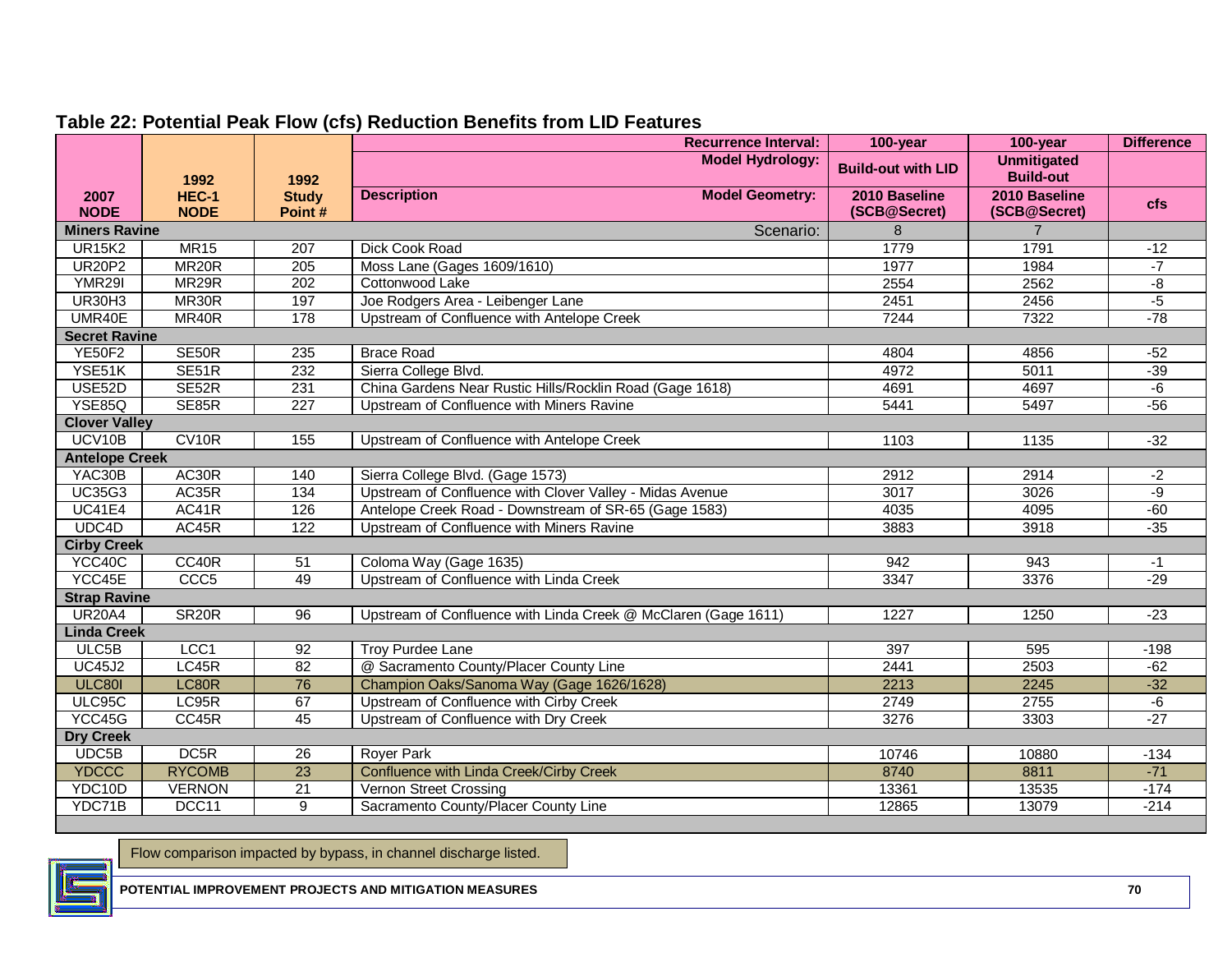|                       |                      |                        | <b>Recurrence Interval:</b>                                    | 100-year                                 | 100-year                      | <b>Difference</b> |
|-----------------------|----------------------|------------------------|----------------------------------------------------------------|------------------------------------------|-------------------------------|-------------------|
|                       | 1992                 | 1992                   | <b>Model Hydrology:</b>                                        | <b>Build-out with LID</b>                | <b>Build-out with LID</b>     |                   |
| 2007<br><b>NODE</b>   | HEC-1<br><b>NODE</b> | <b>Study</b><br>Point# | <b>Description</b><br><b>Model Geometry:</b>                   | <b>All Identified</b><br><b>Projects</b> | 2010 Baseline<br>(SCB@Secret) | <b>cfs</b>        |
| <b>Miners Ravine</b>  |                      |                        | Scenario:                                                      | 9                                        | 8                             |                   |
| <b>UR15K2</b>         | <b>MR15</b>          | 207                    | Dick Cook Road                                                 | 1780                                     | 1779                          | 1                 |
| <b>UR20P2</b>         | MR <sub>20</sub> R   | $\overline{205}$       | Moss Lane (Gages 1609/1610)                                    | 1978                                     | 1977                          | $\mathbf{1}$      |
| <b>YMR29I</b>         | MR29R                | $\overline{202}$       | Cottonwood Lake                                                | 2562                                     | 2554                          | 8                 |
| <b>UR30H3</b>         | MR30R                | 197                    | Joe Rodgers Area - Leibenger Lane                              | 2452                                     | 2451                          | $\mathbf{1}$      |
| UMR40E                | MR40R                | 178                    | Upstream of Confluence with Antelope Creek                     | 7203                                     | 7244                          | $-41$             |
| <b>Secret Ravine</b>  |                      |                        |                                                                |                                          |                               |                   |
| <b>YE50F2</b>         | SE50R                | 235                    | <b>Brace Road</b>                                              | 4803                                     | 4804                          | $-1$              |
| YSE51K                | SE51R                | 232                    | Sierra College Blvd.                                           | 4916                                     | 4972                          | $-56$             |
| USE <sub>52D</sub>    | SE52R                | 231                    | China Gardens Near Rustic Hills/Rocklin Road (Gage 1618)       | 4682                                     | 4691                          | $-9$              |
| <b>YSE85Q</b>         | SE85R                | 227                    | Upstream of Confluence with Miners Ravine                      | 5401                                     | 5441                          | $-40$             |
| <b>Clover Valley</b>  |                      |                        |                                                                |                                          |                               |                   |
| UCV10B                | CV <sub>10R</sub>    | 155                    | Upstream of Confluence with Antelope Creek                     | 1103                                     | 1103                          | $\mathbf 0$       |
| <b>Antelope Creek</b> |                      |                        |                                                                |                                          |                               |                   |
| YAC30B                | AC30R                | 140                    | Sierra College Blvd. (Gage 1573)                               | 2912                                     | 2912                          | $\mathbf 0$       |
| <b>UC35G3</b>         | AC35R                | 134                    | Upstream of Confluence with Clover Valley - Midas Avenue       | 3017                                     | 3017                          | 0                 |
| <b>UC41E4</b>         | AC41R                | 126                    | Antelope Creek Road - Downstream of SR-65 (Gage 1583)          | 4035                                     | 4035                          | $\Omega$          |
| UDC4D                 | AC45R                | $\overline{122}$       | Upstream of Confluence with Miners Ravine                      | 3557                                     | 3883                          | $-326$            |
| <b>Cirby Creek</b>    |                      |                        |                                                                |                                          |                               |                   |
| YCC40C                | CC40R                | 51                     | Coloma Way (Gage 1635)                                         | 941                                      | 942                           | $-1$              |
| YCC45E                | CCC <sub>5</sub>     | 49                     | Upstream of Confluence with Linda Creek                        | 3274                                     | 3347                          | $-73$             |
| <b>Strap Ravine</b>   |                      |                        |                                                                |                                          |                               |                   |
| <b>UR20A4</b>         | SR <sub>20</sub> R   | 96                     | Upstream of Confluence with Linda Creek @ McClaren (Gage 1611) | 1227                                     | 1227                          | $\mathbf 0$       |
| <b>Linda Creek</b>    |                      |                        |                                                                |                                          |                               |                   |
| ULC5B                 | LCC <sub>1</sub>     | 92                     | <b>Troy Purdee Lane</b>                                        | 331                                      | 397                           | $-66$             |
| <b>UC45J2</b>         | LC45R                | 82                     | @ Sacramento County/Placer County Line                         | 2377                                     | 2441                          | $-64$             |
| <b>ULC801</b>         | LC80R                | 76                     | Champion Oaks/Sanoma Way (Gage 1626/1628)                      | 2191                                     | 2213                          | $-22$             |
| ULC95C                | LC95R                | 67                     | Upstream of Confluence with Cirby Creek                        | 2731                                     | 2749                          | $-18$             |
| YCC45G                | CC45R                | 45                     | Upstream of Confluence with Dry Creek                          | 3256                                     | 3276                          | $-20$             |
| <b>Dry Creek</b>      |                      |                        |                                                                |                                          |                               |                   |
| UDC5B                 | DC <sub>5R</sub>     | $\overline{26}$        | <b>Royer Park</b>                                              | 10058                                    | 10746                         | $-688$            |
| <b>YDCCC</b>          | <b>RYCOMB</b>        | 23                     | Confluence with Linda Creek/Cirby Creek                        | 8648                                     | 8740                          | $-92$             |
| YDC10D                | <b>VERNON</b>        | $\overline{21}$        | Vernon Street Crossing                                         | 12276                                    | 13361                         | $-1085$           |
| YDC71B                | DCC11                | $\overline{9}$         | Sacramento County/Placer County Line                           | 12237                                    | 12865                         | $-628$            |

#### **Table 23: Potential Peak Flow (cfs) Reduction Benefits from Identified Projects**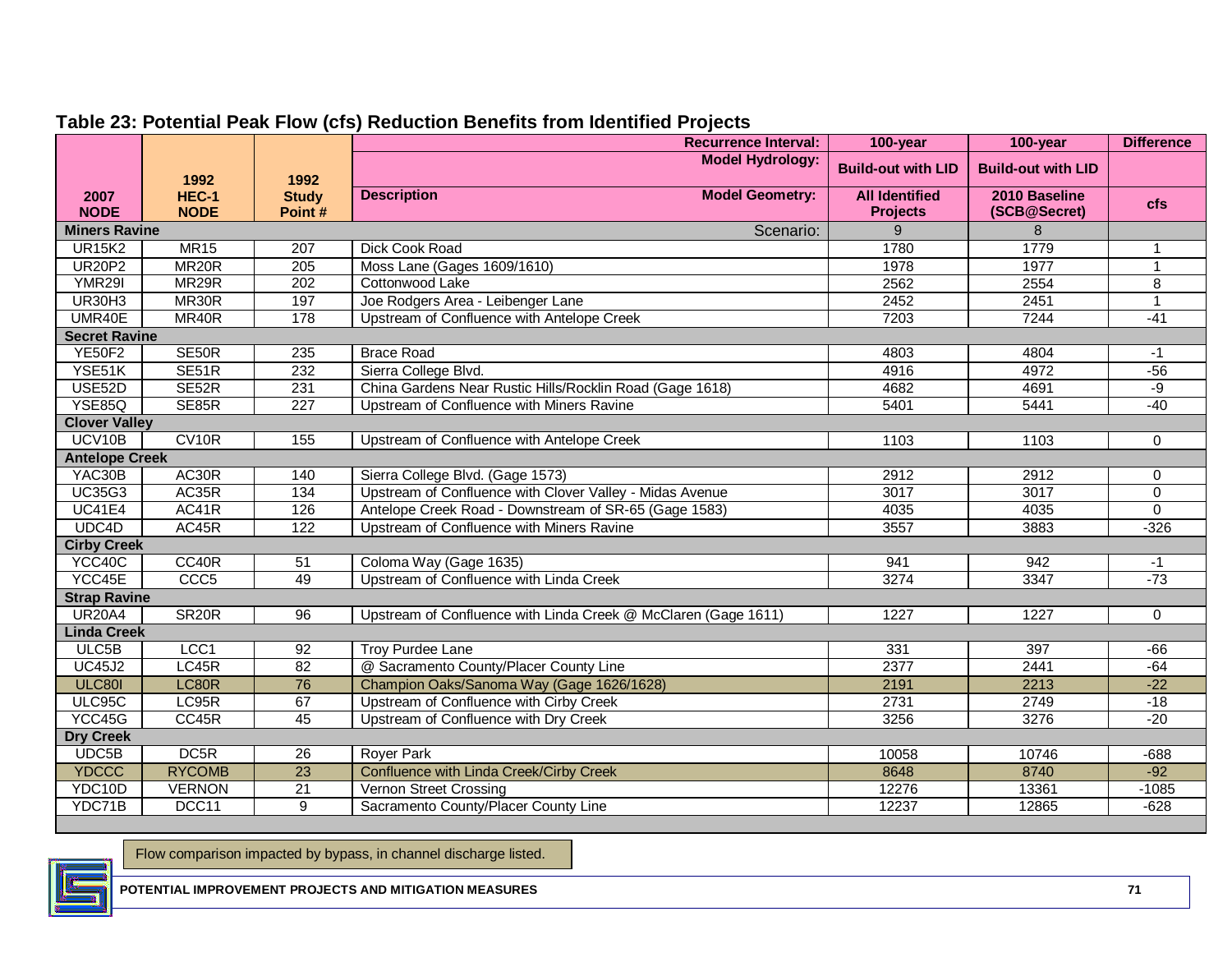|                       |                           |                        | <b>Recurrence Interval:</b>                                    | 100-year                                 | <b>Difference</b>                       |                 |
|-----------------------|---------------------------|------------------------|----------------------------------------------------------------|------------------------------------------|-----------------------------------------|-----------------|
|                       | 1992                      | 1992                   | <b>Model Hydrology:</b>                                        | <b>Build-out with LID</b>                | 2007 Locally<br><b>Detained Inflows</b> |                 |
| 2007<br><b>NODE</b>   | HEC-1<br><b>NODE</b>      | <b>Study</b><br>Point# | <b>Model Geometry:</b><br><b>Description</b>                   | <b>All Identified</b><br><b>Projects</b> | 2010 Baseline<br>(SCB@Secret)           | <b>cfs</b>      |
| <b>Miners Ravine</b>  |                           |                        | Scenario:                                                      | 9                                        | 6                                       |                 |
| <b>UR15K2</b>         | <b>MR15</b>               | 207                    | <b>Dick Cook Road</b>                                          | 1780                                     | 1728                                    | 52              |
| <b>UR20P2</b>         | MR <sub>20</sub> R        | 205                    | Moss Lane (Gages 1609/1610)                                    | 1978                                     | 1913                                    | 65              |
| <b>YMR29I</b>         | MR <sub>29</sub> R        | 202                    | Cottonwood Lake                                                | 2562                                     | 2366                                    | 196             |
| <b>UR30H3</b>         | MR30R                     | 197                    | Joe Rodgers Area - Leibenger Lane                              | 2452                                     | 2275                                    | 177             |
| UMR40E                | MR40R                     | 178                    | Upstream of Confluence with Antelope Creek                     | 7203                                     | 7152                                    | 51              |
| <b>Secret Ravine</b>  |                           |                        |                                                                |                                          |                                         |                 |
| <b>YE50F2</b>         | SE50R                     | 235                    | <b>Brace Road</b>                                              | 4803                                     | 4286                                    | 517             |
| YSE51K                | SE51R                     | 232                    | Sierra College Blvd.                                           | 4916                                     | 4617                                    | 299             |
| <b>USE52D</b>         | SE52R                     | 231                    | China Gardens Near Rustic Hills/Rocklin Road (Gage 1618)       | 4682                                     | 4598                                    | 84              |
| <b>YSE85Q</b>         | SE85R                     | 227                    | Upstream of Confluence with Miners Ravine                      | 5401                                     | 5377                                    | 24              |
| <b>Clover Valley</b>  |                           |                        |                                                                |                                          |                                         |                 |
| UCV10B                | $\overline{\text{C}V10R}$ | 155                    | Upstream of Confluence with Antelope Creek                     | 1103                                     | 958                                     | 145             |
| <b>Antelope Creek</b> |                           |                        |                                                                |                                          |                                         |                 |
| YAC30B                | AC30R                     | 140                    | Sierra College Blvd. (Gage 1573)                               | 2912                                     | 2829                                    | 83              |
| <b>UC35G3</b>         | AC35R                     | 134                    | Upstream of Confluence with Clover Valley - Midas Avenue       | 3017                                     | 2985                                    | 32              |
| <b>UC41E4</b>         | AC41R                     | 126                    | Antelope Creek Road - Downstream of SR-65 (Gage 1583)          | 4035                                     | 3624                                    | 411             |
| UDC4D                 | AC45R                     | 122                    | Upstream of Confluence with Miners Ravine                      | 3557                                     | 3593                                    | $-36$           |
| <b>Cirby Creek</b>    |                           |                        |                                                                |                                          |                                         |                 |
| YCC40C                | CC40R                     | 51                     | Coloma Way (Gage 1635)                                         | 941                                      | 932                                     | 9               |
| YCC45E                | CCC <sub>5</sub>          | 49                     | Upstream of Confluence with Linda Creek                        | 3274                                     | 3258                                    | 16              |
| <b>Strap Ravine</b>   |                           |                        |                                                                |                                          |                                         |                 |
| <b>UR20A4</b>         | SR <sub>20R</sub>         | 96                     | Upstream of Confluence with Linda Creek @ McClaren (Gage 1611) | 1227                                     | 1191                                    | 36              |
| <b>Linda Creek</b>    |                           |                        |                                                                |                                          |                                         |                 |
| ULC5B                 | LCC <sub>1</sub>          | 92                     | <b>Troy Purdee Lane</b>                                        | 331                                      | 559                                     | $-228$          |
| <b>UC45J2</b>         | LC45R                     | 82                     | @ Sacramento County/Placer County Line                         | 2377                                     | 2330                                    | 47              |
| <b>ULC801</b>         | LC80R                     | 76                     | Champion Oaks/Sanoma Way (Gage 1626/1628)                      | 2191                                     | 2229                                    | $-38$           |
| ULC95C                | LC95R                     | 67                     | Upstream of Confluence with Cirby Creek                        | 2731                                     | 2728                                    | 3               |
| YCC45G                | CC45R                     | 45                     | Upstream of Confluence with Dry Creek                          | 3256                                     | 3229                                    | $\overline{27}$ |
| <b>Dry Creek</b>      |                           |                        |                                                                |                                          |                                         |                 |
| UDC5B                 | DC <sub>5R</sub>          | $\overline{26}$        | <b>Royer Park</b>                                              | 10058                                    | 10314                                   | $-256$          |
| <b>YDCCC</b>          | <b>RYCOMB</b>             | 23                     | Confluence with Linda Creek/Cirby Creek                        | 8648                                     | 8738                                    | $-90$           |
| YDC10D                | <b>VERNON</b>             | $\overline{21}$        | Vernon Street Crossing                                         | 12276                                    | 12908                                   | $-632$          |
| YDC71B                | DCC11                     | $\overline{9}$         | Sacramento County/Placer County Line                           | 12237                                    | 12595                                   | $-358$          |

#### **Table 24: Potential Net Peak Flow (cfs) Impacts from 2010 to Build-out with All Identified Projects and LID Measures**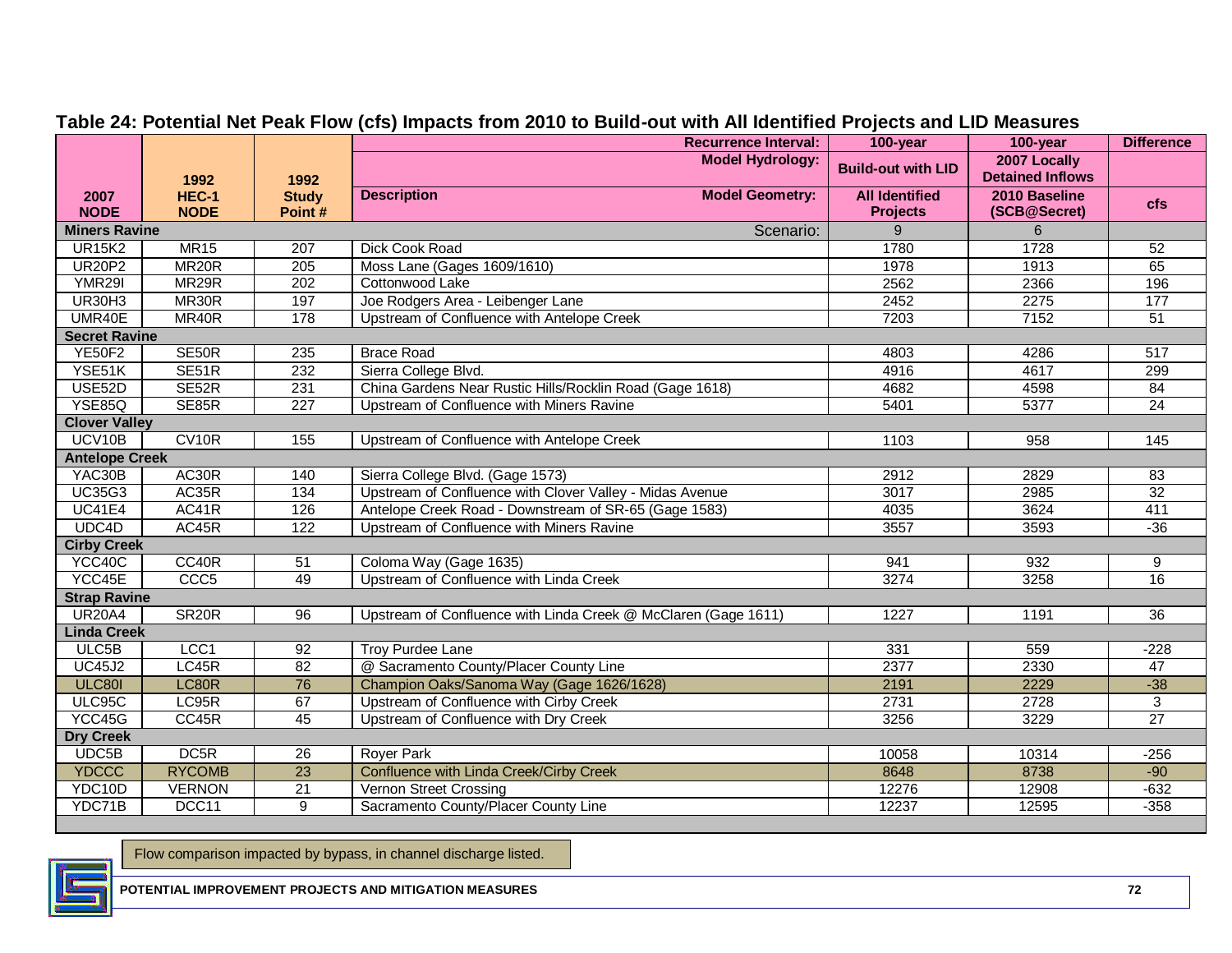| <b>Model Hydrology:</b><br>1992 Baseline<br><b>Build-out with LID</b><br><b>Inflows</b><br>1992<br>1992<br>1992 Baseline<br>HEC-1<br><b>Description</b><br><b>Model Geometry:</b><br><b>All Identified</b><br>2007<br><b>Study</b><br><b>cfs</b><br><b>NODE</b><br><b>NODE</b><br>Point#<br><b>Projects</b><br><b>System</b><br><b>Miners Ravine</b><br>Scenario:<br>9 |  |  |  |  |  |
|------------------------------------------------------------------------------------------------------------------------------------------------------------------------------------------------------------------------------------------------------------------------------------------------------------------------------------------------------------------------|--|--|--|--|--|
|                                                                                                                                                                                                                                                                                                                                                                        |  |  |  |  |  |
|                                                                                                                                                                                                                                                                                                                                                                        |  |  |  |  |  |
|                                                                                                                                                                                                                                                                                                                                                                        |  |  |  |  |  |
| <b>UR15K2</b><br><b>MR15</b><br>1714<br><b>Dick Cook Road</b><br>1780<br>66<br>207                                                                                                                                                                                                                                                                                     |  |  |  |  |  |
| <b>UR20P2</b><br>MR <sub>20</sub> R<br>Moss Lane (Gages 1609/1610)<br>205<br>1978<br>1899<br>79                                                                                                                                                                                                                                                                        |  |  |  |  |  |
| <b>YMR29I</b><br>MR29R<br>202<br>Cottonwood Lake<br>2562<br>2402<br>160                                                                                                                                                                                                                                                                                                |  |  |  |  |  |
| MR30R<br>197<br>2452<br>184<br><b>UR30H3</b><br>Joe Rodgers Area - Leibenger Lane<br>2268                                                                                                                                                                                                                                                                              |  |  |  |  |  |
| UMR40E<br>MR40R<br>7427<br>$-224$<br>178<br>Upstream of Confluence with Antelope Creek<br>7203                                                                                                                                                                                                                                                                         |  |  |  |  |  |
| <b>Secret Ravine</b>                                                                                                                                                                                                                                                                                                                                                   |  |  |  |  |  |
| <b>YE50F2</b><br>SE50R<br>235<br><b>Brace Road</b><br>4803<br>4219<br>584                                                                                                                                                                                                                                                                                              |  |  |  |  |  |
| YSE51K<br>SE51R<br>232<br>Sierra College Blvd.<br>4916<br>4681<br>235                                                                                                                                                                                                                                                                                                  |  |  |  |  |  |
| China Gardens Near Rustic Hills/Rocklin Road (Gage 1618)<br>USE52D<br>SE52R<br>231<br>4682<br>4679<br>3                                                                                                                                                                                                                                                                |  |  |  |  |  |
| <b>YSE85Q</b><br>SE85R<br>227<br>Upstream of Confluence with Miners Ravine<br>$-46$<br>5401<br>5447                                                                                                                                                                                                                                                                    |  |  |  |  |  |
| <b>Clover Valley</b>                                                                                                                                                                                                                                                                                                                                                   |  |  |  |  |  |
| UCV10B<br>CV10R<br>155<br>Upstream of Confluence with Antelope Creek<br>1103<br>987<br>116                                                                                                                                                                                                                                                                             |  |  |  |  |  |
| <b>Antelope Creek</b>                                                                                                                                                                                                                                                                                                                                                  |  |  |  |  |  |
| AC30R<br>YAC30B<br>140<br>Sierra College Blvd. (Gage 1573)<br>2912<br>2819<br>$\overline{93}$                                                                                                                                                                                                                                                                          |  |  |  |  |  |
| <b>UC35G3</b><br>AC35R<br>134<br>Upstream of Confluence with Clover Valley - Midas Avenue<br>35<br>3017<br>2982                                                                                                                                                                                                                                                        |  |  |  |  |  |
| <b>UC41E4</b><br>AC41R<br>126<br>Antelope Creek Road - Downstream of SR-65 (Gage 1583)<br>4035<br>3630<br>405                                                                                                                                                                                                                                                          |  |  |  |  |  |
| UDC4D<br>AC45R<br>122<br>3557<br>Upstream of Confluence with Miners Ravine<br>3605<br>$-48$                                                                                                                                                                                                                                                                            |  |  |  |  |  |
| <b>Cirby Creek</b>                                                                                                                                                                                                                                                                                                                                                     |  |  |  |  |  |
| YCC40C<br>CC40R<br>Coloma Way (Gage 1635)<br>51<br>941<br>758<br>183                                                                                                                                                                                                                                                                                                   |  |  |  |  |  |
| CCC <sub>5</sub><br>Upstream of Confluence with Linda Creek<br>YCC45E<br>49<br>3274<br>178<br>3096                                                                                                                                                                                                                                                                     |  |  |  |  |  |
| <b>Strap Ravine</b>                                                                                                                                                                                                                                                                                                                                                    |  |  |  |  |  |
| <b>UR20A4</b><br>SR <sub>20R</sub><br>96<br>Upstream of Confluence with Linda Creek @ McClaren (Gage 1611)<br>1227<br>919<br>308                                                                                                                                                                                                                                       |  |  |  |  |  |
| <b>Linda Creek</b>                                                                                                                                                                                                                                                                                                                                                     |  |  |  |  |  |
| ULC5B<br>LCC1<br>92<br><b>Troy Purdee Lane</b><br>331<br>545<br>$-214$                                                                                                                                                                                                                                                                                                 |  |  |  |  |  |
| LC45R<br>@ Sacramento County/Placer County Line<br><b>UC45J2</b><br>82<br>2377<br>2044<br>333                                                                                                                                                                                                                                                                          |  |  |  |  |  |
| <b>ULC801</b><br>LC80R<br>76<br>33<br>Champion Oaks/Sanoma Way (Gage 1626/1628)<br>2191<br>2158                                                                                                                                                                                                                                                                        |  |  |  |  |  |
| ULC95C<br>LC95R<br>67<br>Upstream of Confluence with Cirby Creek<br>49<br>2731<br>2682                                                                                                                                                                                                                                                                                 |  |  |  |  |  |
| YCC45G<br>CC45R<br>45<br>232<br>Upstream of Confluence with Dry Creek<br>3256<br>3024                                                                                                                                                                                                                                                                                  |  |  |  |  |  |
| <b>Dry Creek</b>                                                                                                                                                                                                                                                                                                                                                       |  |  |  |  |  |
| DC <sub>5R</sub><br>UDC5B<br>26<br><b>Royer Park</b><br>10058<br>10663<br>$-605$                                                                                                                                                                                                                                                                                       |  |  |  |  |  |
| <b>RYCOMB</b><br><b>YDCCC</b><br>$\overline{23}$<br>8582<br>66<br>Confluence with Linda Creek/Cirby Creek<br>8648                                                                                                                                                                                                                                                      |  |  |  |  |  |
| YDC10D<br>$\overline{21}$<br><b>VERNON</b><br>Vernon Street Crossing<br>12276<br>12635<br>$-359$                                                                                                                                                                                                                                                                       |  |  |  |  |  |
| YDC71B<br>DCC11<br>$\overline{9}$<br>Sacramento County/Placer County Line<br>12237<br>12571<br>$-334$                                                                                                                                                                                                                                                                  |  |  |  |  |  |

#### **Table 25: Potential Net Peak Flow (cfs) Impacts from 1992 to Build-out with All Identified Projects and LID Measures**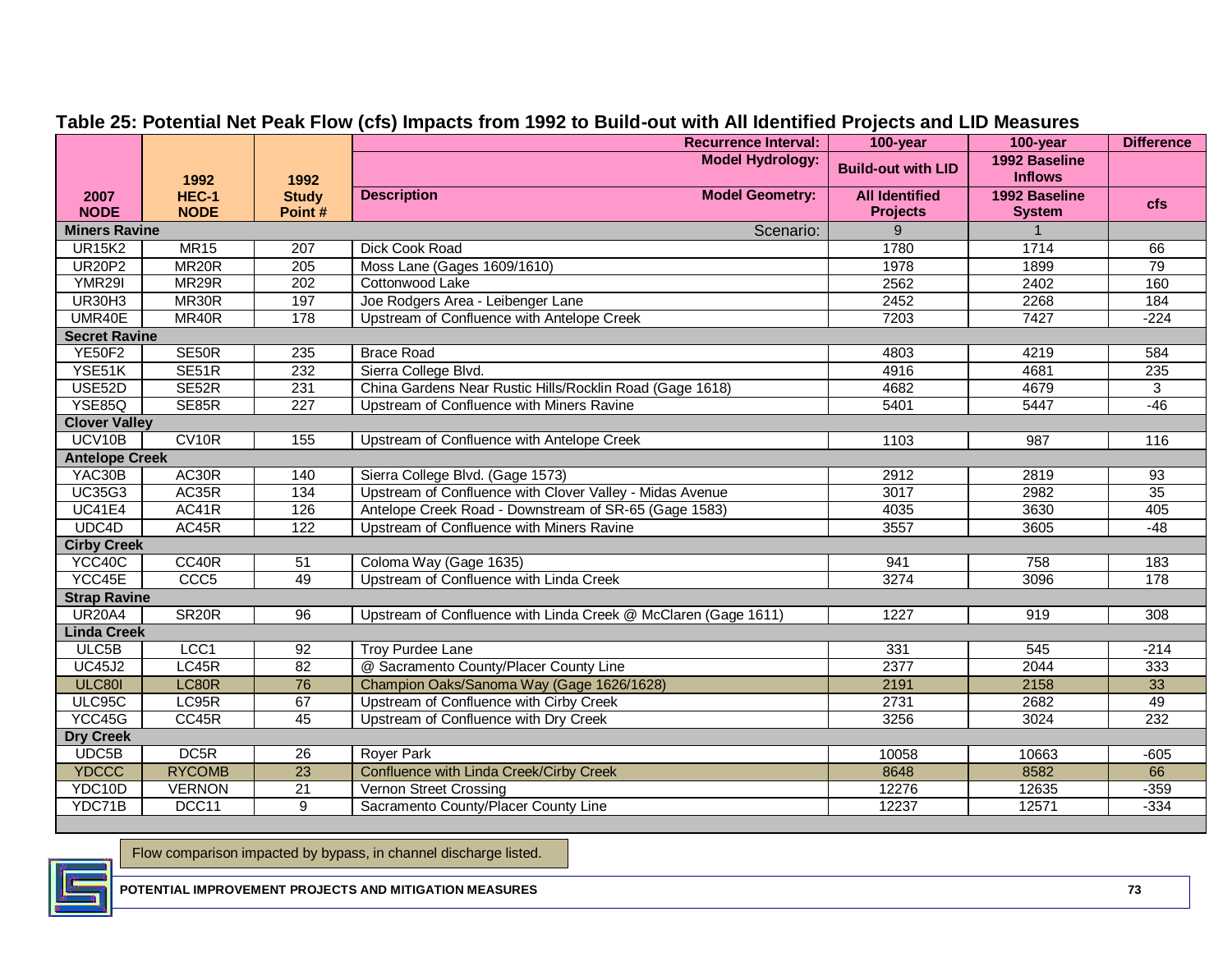## **4.6 COST ESTIMATES**

 Planning level costs estimates (in 2010 dollars, Engineering New Record 20-City Construction Cost Index is 8865) for the five flood control project sites within the Dry Creek watershed (discussed in Section 4.3) that have the potential to reduce peak flow rates at Vernon Street for the design storm centering are listed below in Table 26. (Peak flow reduction for the combination of the five projects does not equal the sum of the flow reduction values for the five individual projects due to timing of runoff.)

|                      | Table 26: Project cost estimates and peak flow reduction summary for regional |  |  |  |
|----------------------|-------------------------------------------------------------------------------|--|--|--|
| mitigation projects. |                                                                               |  |  |  |

| <b>Description</b>                            | Cost            | <b>Flow Reduction</b><br>(cfs) | <b>Cost/Benefit</b><br>(cfs flow reduction) |
|-----------------------------------------------|-----------------|--------------------------------|---------------------------------------------|
| Antelope Creek at Atlantic Street             | \$<br>3,367,000 | 825                            | \$4,000/cfs                                 |
| Secret Ravine at Sierra College Boulevard     | \$<br>3,234,000 | 175                            | \$18,000/cfs                                |
| Linda Creek at Old Auburn Road                | 932,000         | 28                             | \$33,000/cfs                                |
| Linda Creek at Wedgewood Drive                | \$<br>1,019,000 | 13                             | \$78,000/cfs                                |
| Linda Creek near Auburn-Folsom Road           | \$<br>1,008,000 | 12                             | \$84,000/cfs                                |
| Total Cost and Net Flow Reduction @<br>Vernon | 9,560,000       | 1085                           |                                             |

 It is estimated that upgrading the ALERT system will cost approximately \$234,000, for seven additional gages plus some rainfall gage or prediction based flood forecast just the Atlantic Street project and ALERT system upgrades would bring the project cost capabilities, bringing the total cost of the identified projects to \$9,794,000. Inclusion of to \$3,601,000.

 In addition to funding the capital costs associated with the mitigation projects and ALERT system improvements, funding for on-going maintenance and life cycle replacement costs (present value of cost to replace those portions of the projects that should be considered to have a 50-year service life) should also be considered. Table 27 lists estimates for on-going maintenance and replacement costs.

|  |  | <b>Table 27: Estimated Maintenance and Replacement Costs</b> |
|--|--|--------------------------------------------------------------|
|--|--|--------------------------------------------------------------|

| Project                                   | Annual<br><b>Maintenance</b><br>Cost | <b>Present Value</b><br>οf<br>Replacement<br>Cost | Annualized value of<br>replacement for<br>i=6%, 50-year |
|-------------------------------------------|--------------------------------------|---------------------------------------------------|---------------------------------------------------------|
| Miners Ravine Off-Channel Detention Basin | 32,000<br>\$                         | \$500,000                                         | S<br>32,000                                             |
| Antelope Creek at Atlantic Street         | \$<br>21,000                         | \$684,000                                         | 43,000                                                  |
| Secret Ravine at Sierra College Boulevard | \$<br>13,000                         | 437,000<br>\$.                                    | \$<br>28,000                                            |
| Linda Creek at Old Auburn Road            | \$<br>4,000                          | 130,000                                           | 8,000                                                   |
| Linda Creek at Wedgewood Drive            | 5,000                                | 172,000                                           | 11,000                                                  |
| Linda Creek near Auburn-Folsom Road       | 4,000                                | 123,000<br>\$                                     | 8,000                                                   |
| Alert System (including upgrades)         | \$<br>44,000                         |                                                   |                                                         |
| Total                                     | \$.<br>123,000                       |                                                   | 130,000                                                 |

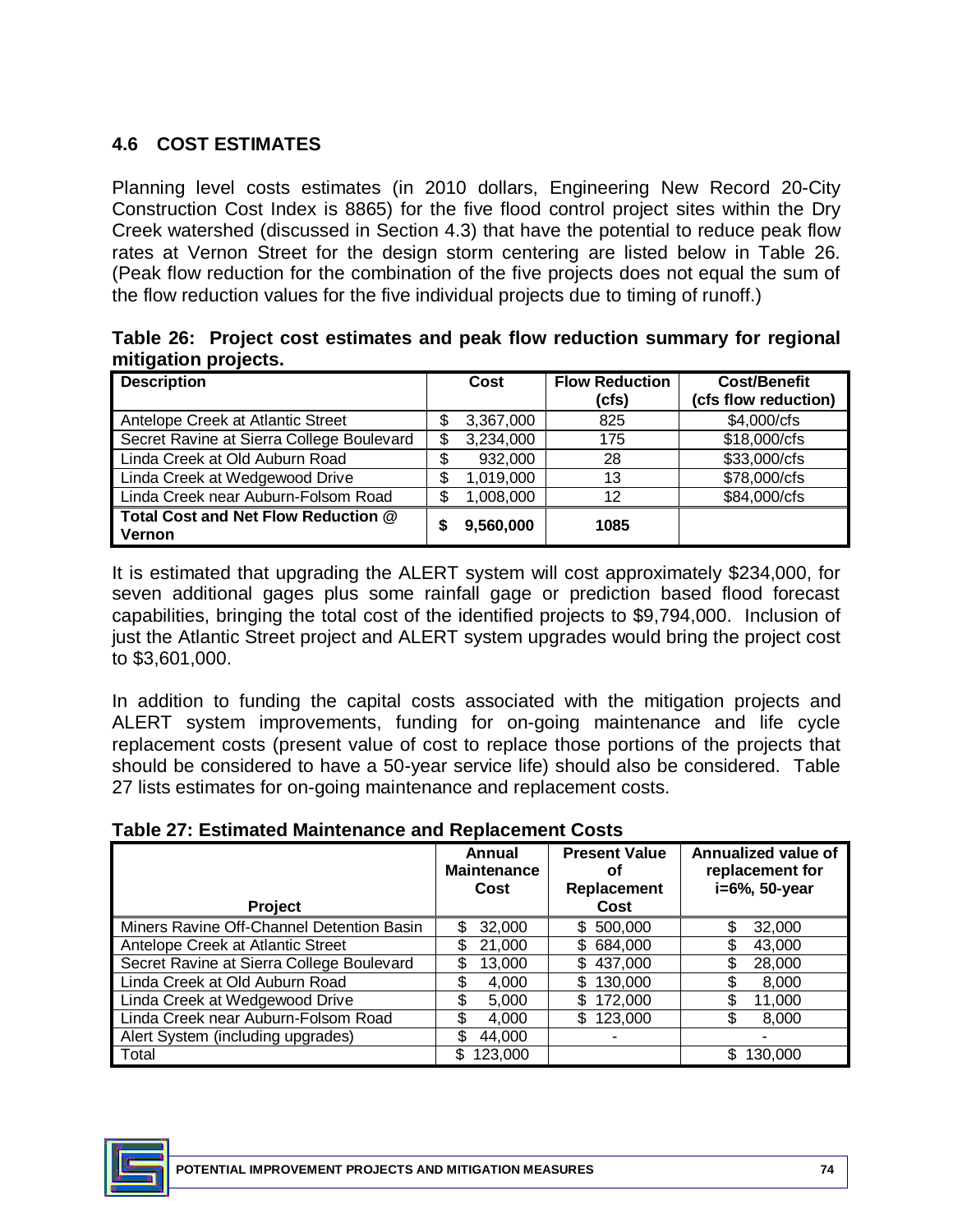## **4.7 PROJECT RECOMMENDATIONS**

 To manage the risks and reduce potential hazards associated with existing local and regional flooding deficiencies, the following recommendations are provided:

- 1. Implement the two phases of the Antelope Creek at Atlantic Street project and ALERT system upgrades to mitigate for development impacts as funding becomes available.
- 2. Pursue other regional flood flow reduction projects with consideration for additional multi-objective components along with stream corridor if and when opportunities for funding develop.
- 3. Implement bridge and culvert improvements in a manner that does not exacerbate flooding at other locations in the watershed. Stream crossing modifications may provide opportunities for additional projects that could improve the flood control benefit of the existing floodplain.
- 4. Support building elevation and floodplain property buy-outs as these programs are expected to be the most effective means available to reduce future flood damage to existing structures.
- 5. Require onsite (local) detention where mitigation is necessary due to local flood impact considerations.
- 6. Incorporate LID measures into future development design that promotes infiltration.

 Five development impact flood flow mitigation projects were identified as part of the Plan Update. The two most significant of these projects, those on Antelope Creek and Secret Ravine, include weirs that span the stream channels without impacting frequent flows to limit the impacts of the proposed projects on the streams while enhancing floodplain storage and modifying flood flow timing to reduce peak downstream discharges at key locations. As listed in Table 20, two of the three smaller projects use on off-channel configurations. The Plan Update recommends pursuing implementation of the Antelope Creek project. The other four projects are included as options because opportunities and future needs may make it necessary or beneficial to do more than the one project on Antelope Creek.

 The District and City of Roseville have a flood warning ALERT System that monitors numerous precipitation and stream gages and provides a good source of flood warning information. Enhancing the flood warning system with flood forecasting based on rainfall predictions and the modeling system developed for this Plan Update would be worthwhile. The Plan Update recommends \$234,000 in upgrades to the ALERT system including new gages and enhanced predictive capabilities.

 Depending on what assumptions that the District decides to make regarding pursuit of flood flow mitigation projects, the District has options of selecting a funding plan based on a plan to implement: 1) only the Antelope Creek project, 2) the Antelope Creek and Secret Ravine projects, or 3) all five identified potential projects.